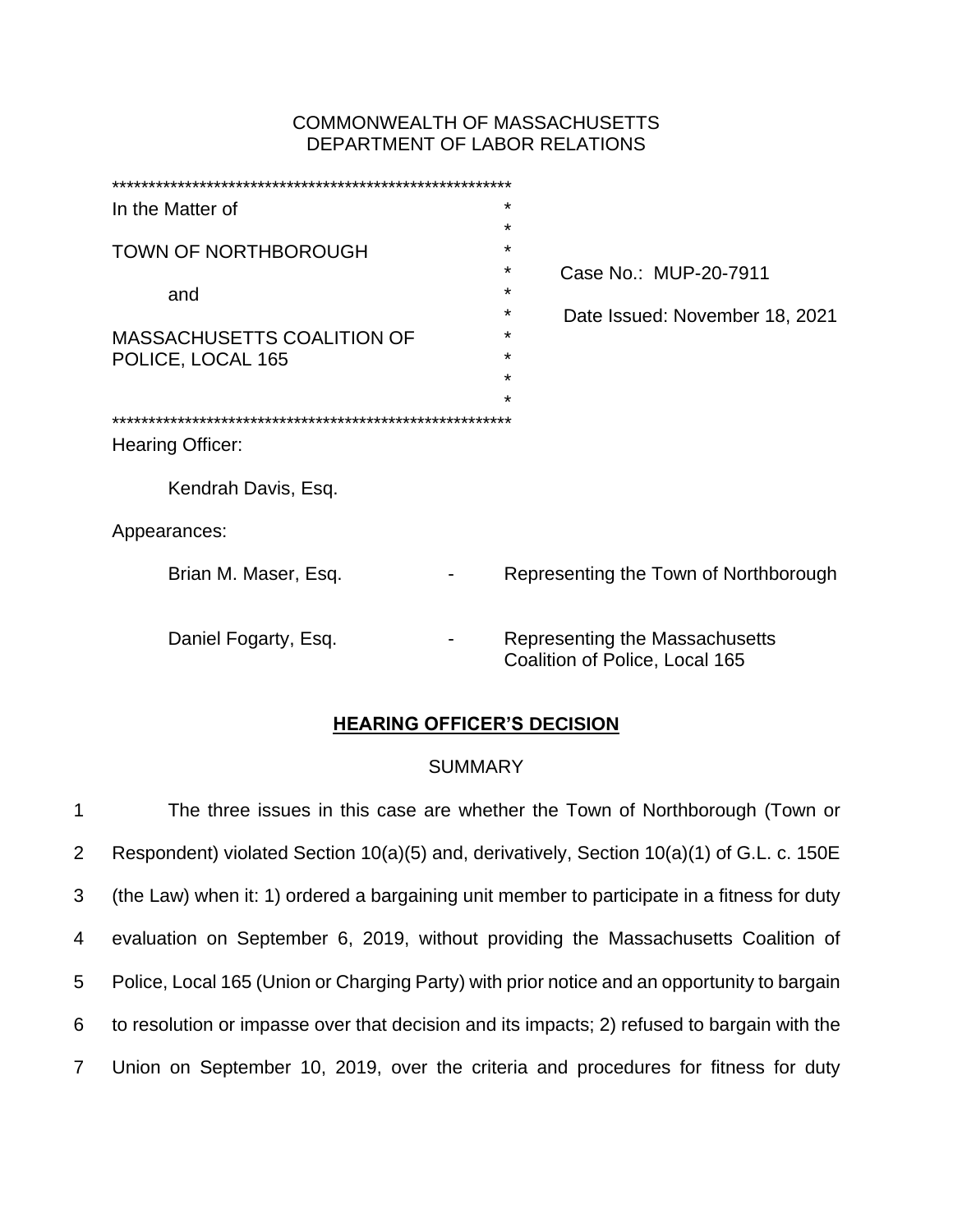#### H.O. Decision (cont'd) and the context of the context of the MUP-20-7911

 evaluations; and 3) failed to timely provide the Union with relevant information that was requested on September 11, 2019, and was reasonably necessary for the Union to execute its duty as the collective bargaining representative. For the reasons explained below, I find that the Town violated the Law when it: 1) ordered a bargaining unit member to participate in a fitness for duty evaluation on September 6, 2019, without providing the Union with prior notice and an opportunity to bargain to resolution or impasse over that decision and its impacts; 2) refused to bargain with the Union on September 10, 2019, over the criteria and procedures for fitness for duty evaluations; and, 3) failed to timely provide the Union with relevant information that was requested on September 11, 2019, and was reasonably necessary for the Union to execute its duty as the collective bargaining representative.

## 12 STATEMENT OF THE CASE

 On March 5, 2020, the Union filed a Charge of Prohibited Practice with the Department of Labor Relations (DLR), alleging that the Town had engaged in prohibited practices within the meaning of Section 10(a)(5) and, derivatively, Section 10(a)(1) of the Law by ordering a bargaining unit member to attend a mandatory fitness for duty evaluation on September 6, 2019; refusing to bargain with the Union on September 10, 2019 over the criteria and procedures for mandatory fitness duty evaluations; and failing to provide the Union with information requested on September 11, 2019 that was relevant and necessary to investigate a potential unfair labor practice. On June 23, 2020, a DLR Investigator issued a Complaint of Prohibited Practice, alleging that the Town had violated Section 10(a)(5) and, derivatively, Section 10(a)(1) of the Law when it: 1) ordered a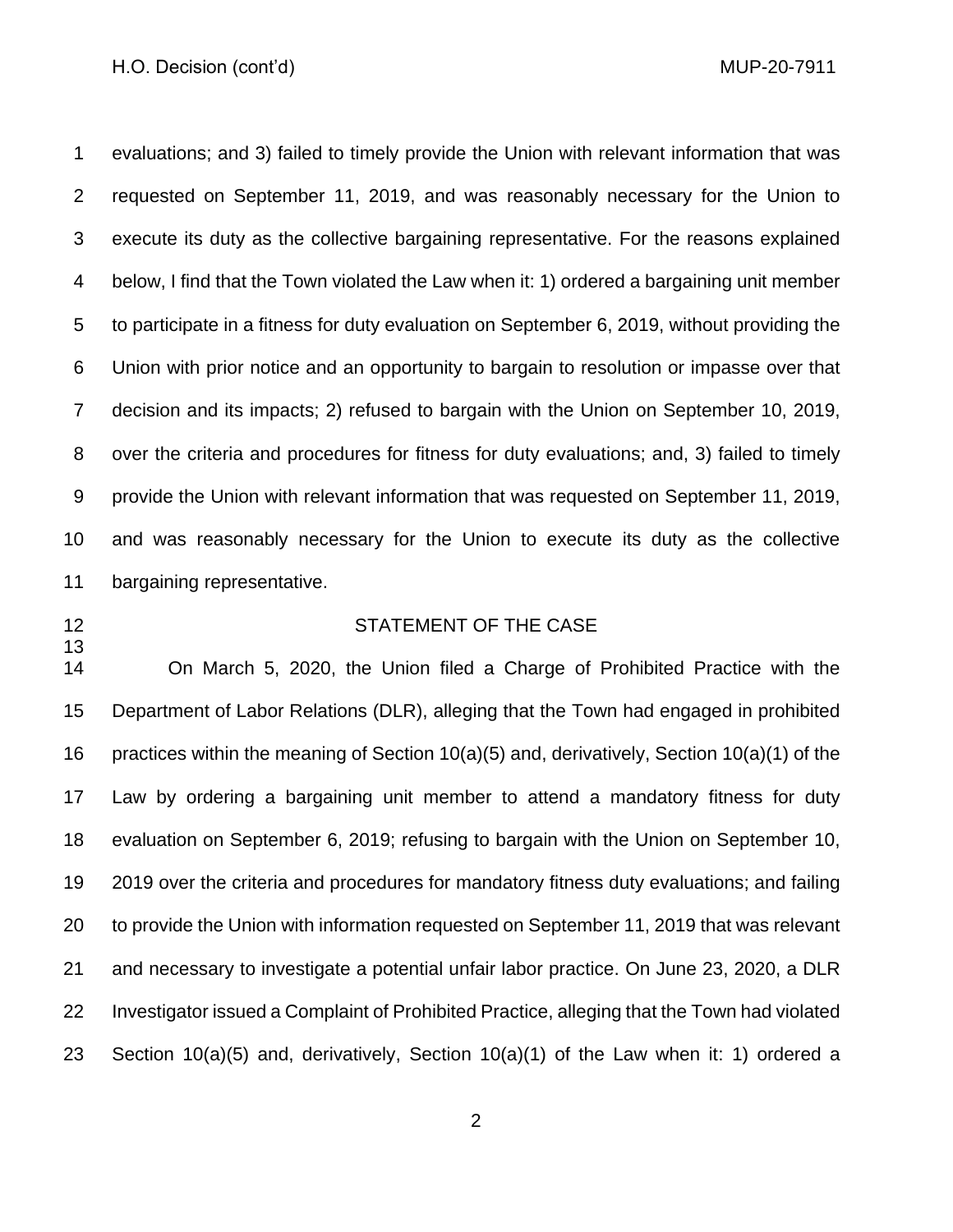| 1              | bargaining unit member to participate in a fitness for duty evaluation on September 6,                                                             |
|----------------|----------------------------------------------------------------------------------------------------------------------------------------------------|
| 2              | 2019, without providing the Union with prior notice and an opportunity to bargain to                                                               |
| 3              | resolution or impasse over that decision and its impacts; 2) refused to bargain with the                                                           |
| 4              | Union on September 10, 2019 over the criteria and procedures for fitness for duty                                                                  |
| 5              | evaluations; and 3) failed to provide the Union with relevant information requested on                                                             |
| 6              | September 11, 2019, that was reasonably necessary for the Union to execute its duty as                                                             |
| 7              | the collective bargaining representative. On June 26, 2020, the Town filed its Answer to                                                           |
| 8              | the Complaint. On February 19, 2021, the parties filed a Statement of Stipulated Facts                                                             |
| 9              | and Exhibits and Wavier of Hearing (Stipulated Record). The Town and the Union filed                                                               |
| 10             | their post-hearing briefs on March 31, 2021 and April 1, 2021, respectively.                                                                       |
| 11             | <b>STIPULATED RECORD</b>                                                                                                                           |
| 12             | The parties stipulated to the following facts:                                                                                                     |
| 13<br>14       | 1. The Town of Northborough ("Town") is a public employer within the meaning of                                                                    |
| 15             | Section 1 of G.L. c. 150E (the "Law").                                                                                                             |
| 16<br>17<br>18 | 2. Massachusetts Coalition of Police, Local 165 ("Union") is an employee<br>organization within the meaning of Section 1 of the Law.               |
| 19<br>20<br>21 | 3. The Union is the exclusive collective bargaining representative for all patrol officers<br>of the Town's Police Department [(Department)].      |
| 22<br>23<br>24 | 4. The Town and the Union are parties to a collective bargaining agreement [(CBA)]<br>currently in effect from July 1, 2019 through June 30, 2022. |
| 25<br>26<br>27 | The Parties' CBA does not contain any relevant provisions regarding mandatory<br>5.<br>fitness for duty evaluations.                               |
| 28<br>29<br>30 | 6. John Coderre is the Town Administrator of the Town of Northborough.                                                                             |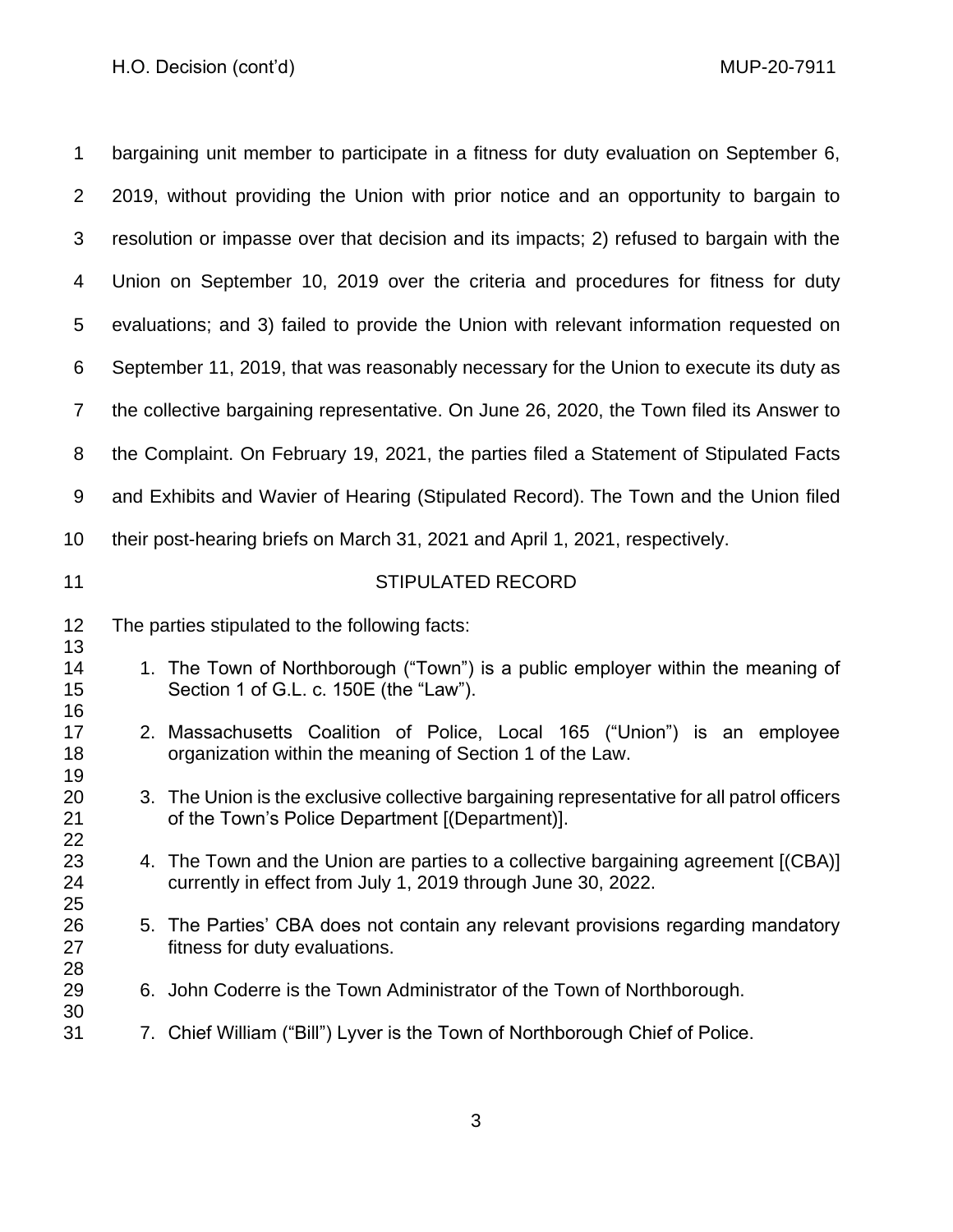| 1                                         | 8. Attorney Brian Maser is Labor Counsel for the Town of Northborough.                                                                                                                                                                                                                                                                                                                                                                                                                                                              |
|-------------------------------------------|-------------------------------------------------------------------------------------------------------------------------------------------------------------------------------------------------------------------------------------------------------------------------------------------------------------------------------------------------------------------------------------------------------------------------------------------------------------------------------------------------------------------------------------|
| $\overline{2}$<br>3                       | 9. Officer Thomas McDonald is the [P] resident of the Union.                                                                                                                                                                                                                                                                                                                                                                                                                                                                        |
| 4<br>5<br>$\,6$                           | 10. Anthony Papandrea is an Area Vice President [(AVP)] of the Massachusetts<br>Coalition of Police, who works with the Union.                                                                                                                                                                                                                                                                                                                                                                                                      |
| $\overline{7}$<br>$\,8\,$                 | 11. Attorney Daniel Fogarty represents the Union.                                                                                                                                                                                                                                                                                                                                                                                                                                                                                   |
| $9\,$<br>10<br>11<br>12<br>13<br>14<br>15 | 12. By letter dated March 24, 2010, the Northborough Chief of Police requested that a<br>bargaining unit member, Officer "TK" attend an Independent Medical Exam ("IME")<br>prior to returning to active duty following a period of sick leave. Officer TK was<br>placed on paid administrative leave pending the outcome of the IME. This letter is<br>in evidence as Joint Exhibit 10. No Union representatives were copied on the letter<br>to Officer TK, and Officer TK was not, at any relevant time, a Union representative. |
| 16<br>17<br>18<br>19<br>20<br>21          | 13. The Northborough Chief of Police previously requested that a bargaining unit<br>member, Officer "KA" attend a fitness for duty assessment on or about April 14,<br>2017, following an off-duty incident. A letter concerning this assessment is in<br>evidence as Joint Exhibit 11. No Union representatives were copied on the letter<br>to Officer KA, and Officer KA was not, at any relevant time, a Union representative.                                                                                                  |
| 22<br>23<br>24                            | 14. By letter dated August 29, 2019, the Town placed Officer KA on administrative<br>leave. That letter is in evidence as Joint Exhibit 4.                                                                                                                                                                                                                                                                                                                                                                                          |
| 25<br>26<br>27                            | 15. By letter dated August 29, 2019, the Northborough Chief of Police suspended<br>Officer KA's License to Carry. That letter is in evidence at Joint Exhibit 3.                                                                                                                                                                                                                                                                                                                                                                    |
| 28<br>29<br>30                            | 16. The Town opened an Internal Affairs investigation into Officer KA's actions on<br>August 29, 2019.                                                                                                                                                                                                                                                                                                                                                                                                                              |
| 31<br>32<br>33                            | 17. The Department completed the Internal Affairs Investigation referenced in<br>Paragraph 1[6] on September 18, 2019.                                                                                                                                                                                                                                                                                                                                                                                                              |
| 34<br>35<br>36                            | 18. In a letter dated September 6, 2019, the Town ordered a bargaining unit member,<br>Officer KA, to attend a mandatory fitness for duty evaluation.                                                                                                                                                                                                                                                                                                                                                                               |
| 37<br>38<br>39<br>40                      | 19. Before issuing the September 6, 2019 notice, the Town did not provide the Union<br>with prior notice and the opportunity to bargain to impasse or resolution over the<br>decision to require a fitness for duty evaluation and the impacts of that decision on<br>employees' terms and conditions of employment.                                                                                                                                                                                                                |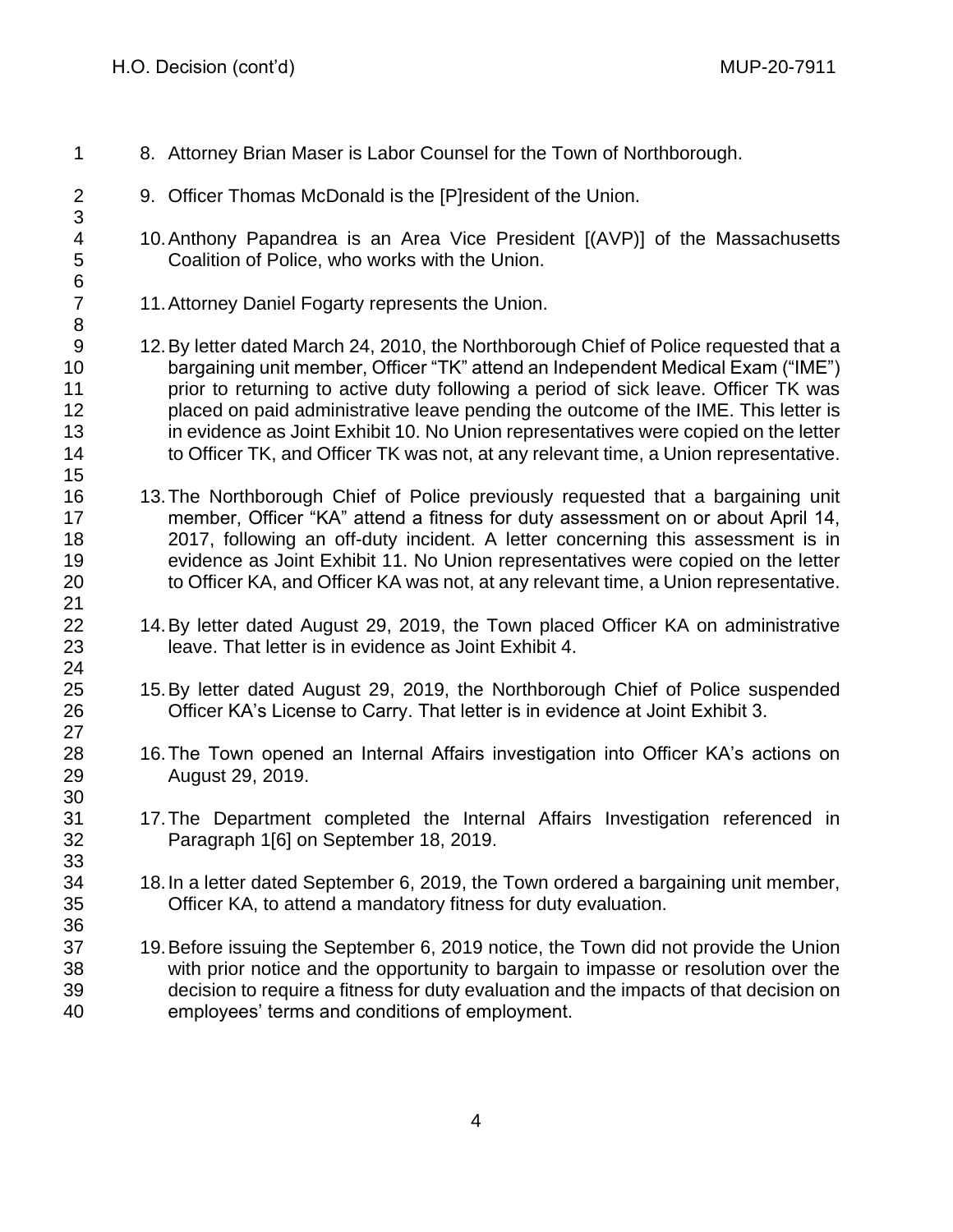| $\mathbf 1$<br>$\overline{2}$<br>3<br>4 | 20. On September 10, 2019, the Union demanded to bargain over the criteria and<br>procedure for fitness for duty evaluations, specifically:<br>a. The selection of the evaluator,<br>b. The information provided to the evaluator, |
|-----------------------------------------|------------------------------------------------------------------------------------------------------------------------------------------------------------------------------------------------------------------------------------|
| 5                                       | c. The testing protocol,                                                                                                                                                                                                           |
| 6                                       | d. What results will be generated by the evaluator and to whom they will                                                                                                                                                           |
| $\overline{7}$                          | be communicated,                                                                                                                                                                                                                   |
| 8                                       |                                                                                                                                                                                                                                    |
| 9                                       | e. How that information will be used, and                                                                                                                                                                                          |
|                                         | f. The procedure by which the Town will determine that an employee will                                                                                                                                                            |
| 10                                      | need a fitness for duty examination.                                                                                                                                                                                               |
| 11                                      |                                                                                                                                                                                                                                    |
| 12                                      | 21. On September 10, 2019, the Town refused to bargain with the Union over the                                                                                                                                                     |
| 13                                      | criteria and procedures for fitness for duty examinations.                                                                                                                                                                         |
| 14                                      |                                                                                                                                                                                                                                    |
| 15                                      | 22. On September 11, 2019, the Union submitted a written request by e-mail to the                                                                                                                                                  |
| 16                                      | Town's Labor Counsel for any and all documents in support of the Town's                                                                                                                                                            |
| 17                                      | assertion that it had previously ordered bargaining unit members to submit to                                                                                                                                                      |
| 18                                      | fitness for duty evaluations. The Union cc'd Chief Lyver, Town Administrator                                                                                                                                                       |
| 19                                      | Coderre, Union President McDonald and MCOP AVP Papandrea. This email is in                                                                                                                                                         |
| 20                                      | evidence as Joint Exhibit 8.                                                                                                                                                                                                       |
| 21                                      |                                                                                                                                                                                                                                    |
| 22                                      | 23. On September 11, 2019, the Town's Labor Counsel stated that he and Chief Lyver                                                                                                                                                 |
| 23                                      | would obtain the requested information, described in Paragraph 22, and provide it                                                                                                                                                  |
| 24                                      | to the Union. Chief Lyver and Town Administrator Coderre were cc'd on this email.                                                                                                                                                  |
| 25                                      | This email is in evidence as Joint Exhibit 9.                                                                                                                                                                                      |
| 26                                      |                                                                                                                                                                                                                                    |
| 27                                      | 24. In October [of 2019], the Town, Union, and Officer KA signed a settlement                                                                                                                                                      |
| 28                                      | agreement <sup>1</sup> resulting from the off-duty incident that led to Officer KA being placed                                                                                                                                    |
| 29                                      | on paid administrative leave by letter dated August 29, 2019.                                                                                                                                                                      |
| 30                                      |                                                                                                                                                                                                                                    |
| 31                                      | 25. After the parties executed the settlement agreement the Union did not renew its                                                                                                                                                |
| 32                                      | request for the requested information sought by the Union in the e-mail to Labor                                                                                                                                                   |
| 33                                      | Counsel on September 11, 2019.                                                                                                                                                                                                     |
| 34                                      |                                                                                                                                                                                                                                    |
| 35                                      | 26. The Town did not provide the information in response to the Union's September                                                                                                                                                  |
| 36                                      | 11, 2019 request for information, described in Paragraph 22, prior to the Union                                                                                                                                                    |
| 37                                      | filing the instant charge of prohibited practice.                                                                                                                                                                                  |
| 38                                      |                                                                                                                                                                                                                                    |
| 39                                      | The CBAs and the MOA                                                                                                                                                                                                               |

The parties did not offer into evidence a copy of the October 2019 settlement agreement.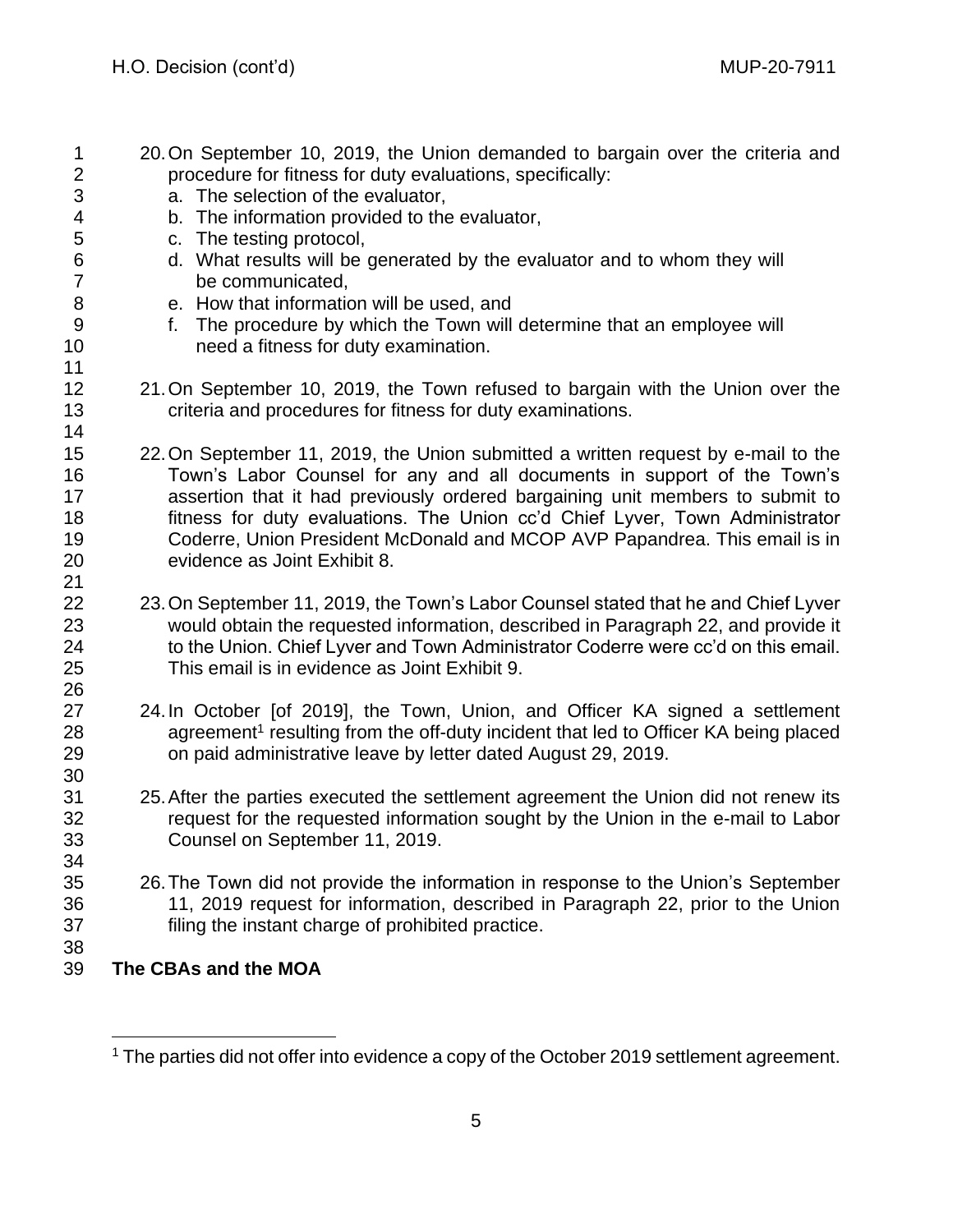agreement.

- The parties entered into a CBA which was effective from July 1, 2016 to June 30, 2019 (2016-2019 CBA). Article IV of the 2016-2019 CBA pertained to "Rights of Management" and stated in full: (A) It is agreed that management officials of the [T]own shall at all times retain the right to direct employees, to hire, promote, transfer and to suspend, demote, discharge or take other disciplinary action against employees for any violation of the rules and regulations of the Northborough Police Department, to relieve employees from duty because of lack of work or for other legitimate reasons, to maintain the efficiency of the operations entrusted to them, to determine the methods, means and personnel by which such operations are to be made, to take whatever action may be necessary to carry out the mission of the police department. Nothing in this agreement shall in any way diminish or derogate from the powers, duties and responsibilities entrusted to the police chief as set forth in MGL Chapter 41, Section 97A. (B) Nothing in this agreement shall limit the [T]own in the exercise of its function of management and in the direction and supervision of the town business. This includes but is not limited to the right to add or eliminate departments; require and assign overtime; increase or decrease the number of jobs; change process; assign work and work to be performed; scheduled shifts and hours of work and lunch or break periods; hire; suspend; demote, discipline or discharge; transfer or promote; layoff because of lack of work or other legitimate reasons; establish rules, regulations, job descriptions, policies and procedures; conduct orderly operations; establish new jobs; abolish and change existing jobs; determine where, when, how and by whom work will be done; determine standards of proficiency in law enforcement skills and physical fitness standards; except where any
- It is understood and agreed by the parties hereto that the [T]own does not have to rely on any collective bargaining contract with its employees as the source of its rights and management prerogatives, that this contract does not purport to spell out the job responsibilities and obligations of the employees covered by this contract, that said responsibilities and obligations are specifically described or that they are not required to perform obligations not outlined [in] this contract and that the failure or omission of

such rights are specifically modified or abridged by the terms of this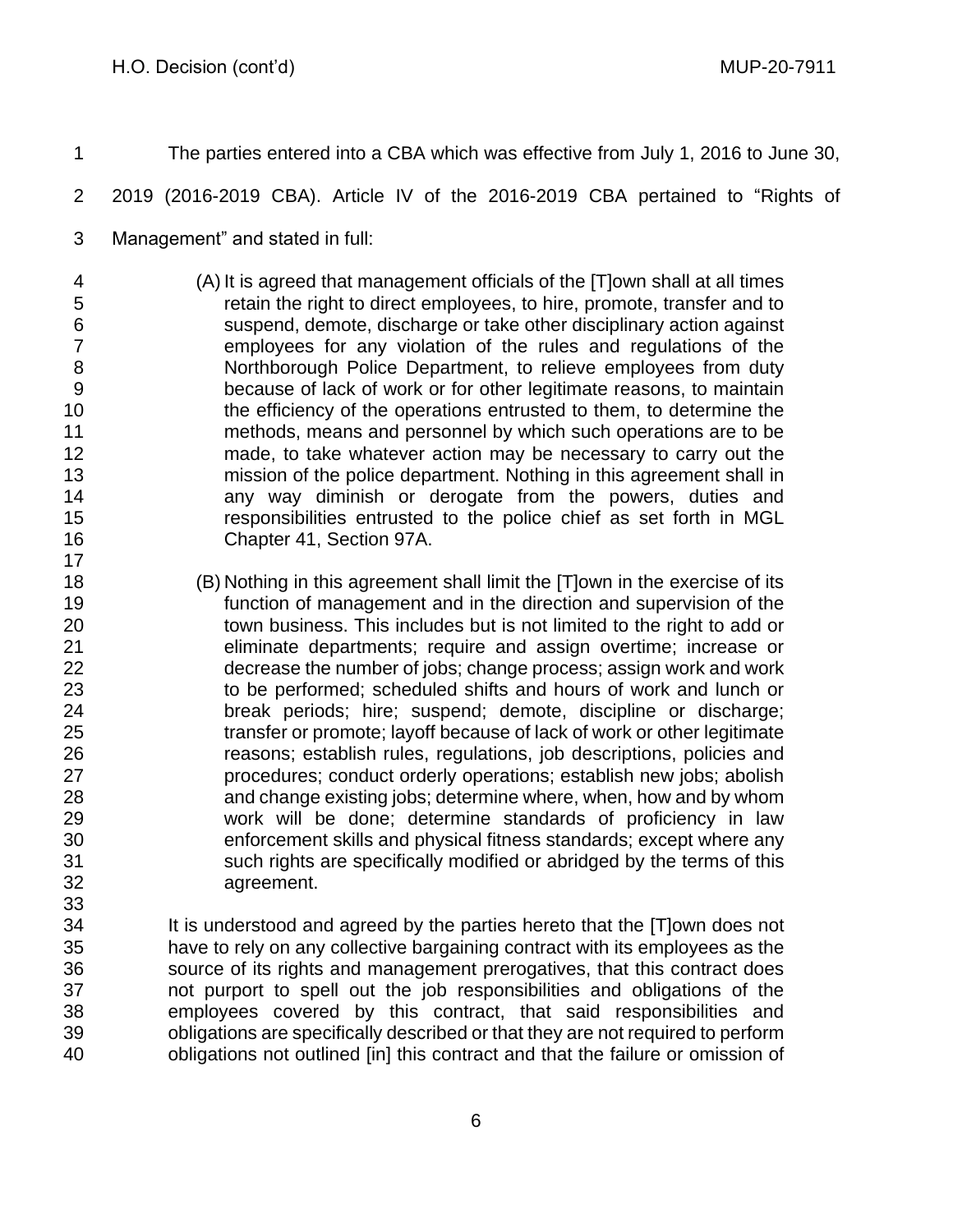the parties to outline or delineate in this contract responsibilities and obligations of employees is not to be relied upon by the latter as evidence of the fact that such obligations or responsibilities do not exist. On or about September 9, 2019, the parties entered into a Memorandum of Agreement (MOA) for a successor CBA which was effective from July 1, 2019 until June 30, 2021. The MOA did not change the terms of the 2016-2019 CBA as they pertained to Article IV "Rights of Management." At some point after September 9, 2019, the parties reached a successor CBA that is currently effective from July 1, 2019 through June 30, 2022. **Officer KA** By letter dated August 28, 2019, Department Chief Lyver notified Town Administrator Coderre that a Department investigation established probable cause to believe that Officer "KA" had committed domestic assault and battery on August 27, 2019. By that same letter, Lyver informed Coderre that a Department lieutenant served Officer

 KA with a restraining order, that Lyver arrested Officer KA and placed him on immediate administrative paid leave, and that Officer KA had surrendered both his Department and personal weapons pursuant to the order.

 By letter dated August 29, 2019, Chief Lyver notified Officer KA that the Department was suspending his license to carry firearms pursuant to M.G.L. c. 140, Section 131, and ordered him to surrender his firearms to the Department. By that same letter, Lyver notified Officer KA of his right to appeal the suspension within 90 days to the appropriate district court. By another letter dated August 29, 2019, Lyver provided Officer KA with "Notice of Administrative Leave," stating in full: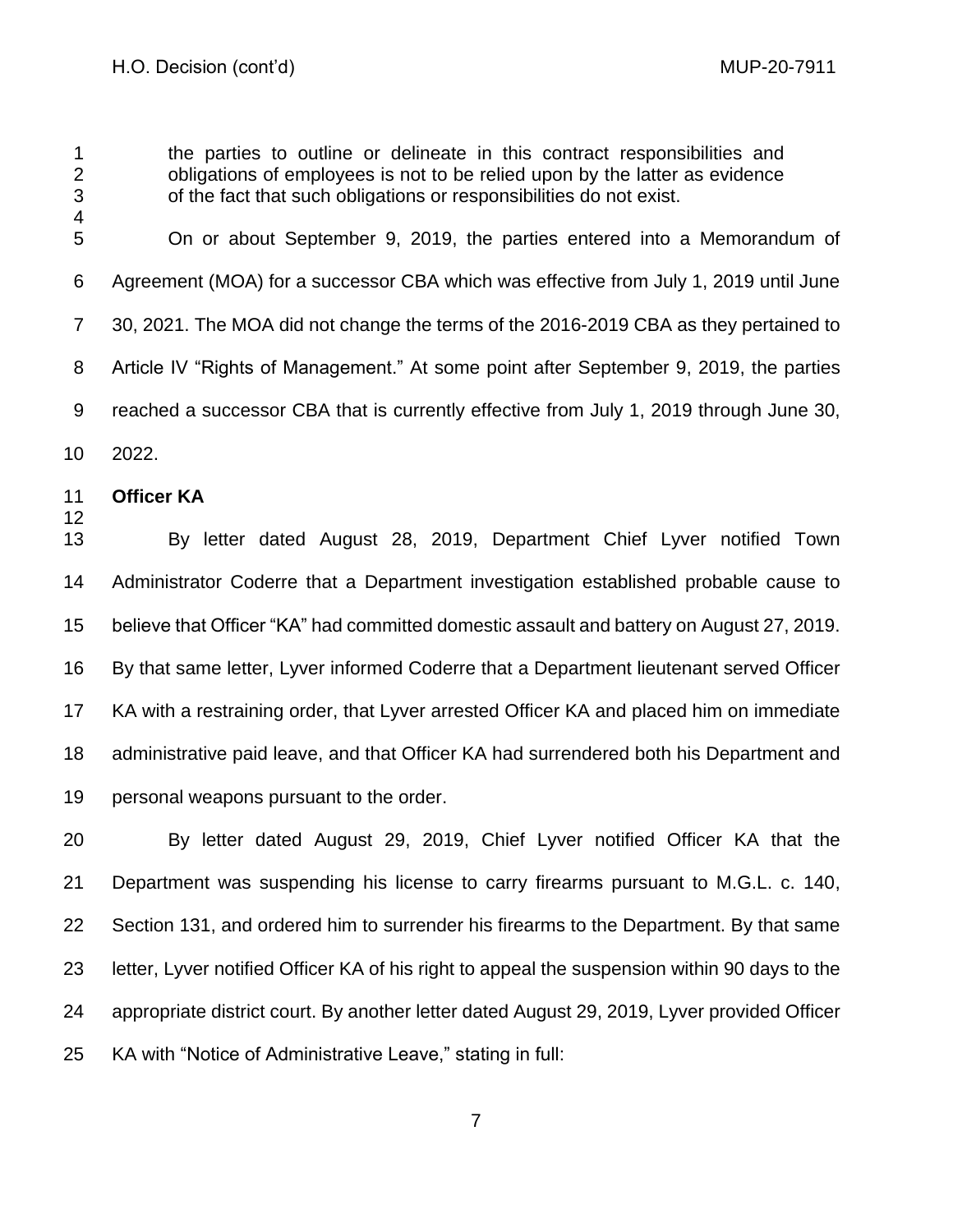Please accept this letter as written confirmation that, effective August 28, 2019, you were placed on a paid administrative leave status due to your arrest for domestic assault and battery.

 During the period of your administrative leave, you are prohibited from performing any duties of your position and you are to have no active or passive role in Department operations. You are ineligible for shift coverage, details, overtime, and/or special assignments during the period of your leave. You are prohibited from entering upon any Town-owned property, except to conduct Town business, without first obtaining my expressed written authorization. You are further prohibited from speaking to members 12 of the Department as to your duty status except that you may confer with a Union representative. The terms of this administrative leave will remain in effect until further notification from my office. Failure to abide by the terms of your leave as set forth will result in the termination of your employment with the Town.

- Be advised that the Department intends to initiate an Internal Affairs Investigation relative to your alleged off-duty conduct. Per Chapter 52, Section 1.6., enclosed please find Department Form IAN – 2009 placing you on notice of that pending investigation.
- 

- 23 A copy of this letter will be placed in your personnel file.
- 
- By letter dated September 6, 2019, Department Lieutenant Joseph Galvin (Galvin)
- informed Officer KA about a "Psychological Fitness for Duty Examination," stating in
- pertinent part:

 An appointment has been made for you with Dr. John Madonna [(Madonna)], Chandler Psychological Services, for Wednesday September 11, 2019 to determine your psychological fitness for duty as a patrol officer with the Northborough Police Department. The appointment is scheduled for 9[:00] am at his office located at 469 Chandler Street Worcester[,] Massachusetts 01602. You are required to attend this initial examination and all additional appointments as determined by Dr. Madonna. Failure to appear and participate in the examination or future examinations will serve as cause to discipline you, up to and including the termination of your employment with the Town. 

A copy of this letter will be placed in your personnel file.

….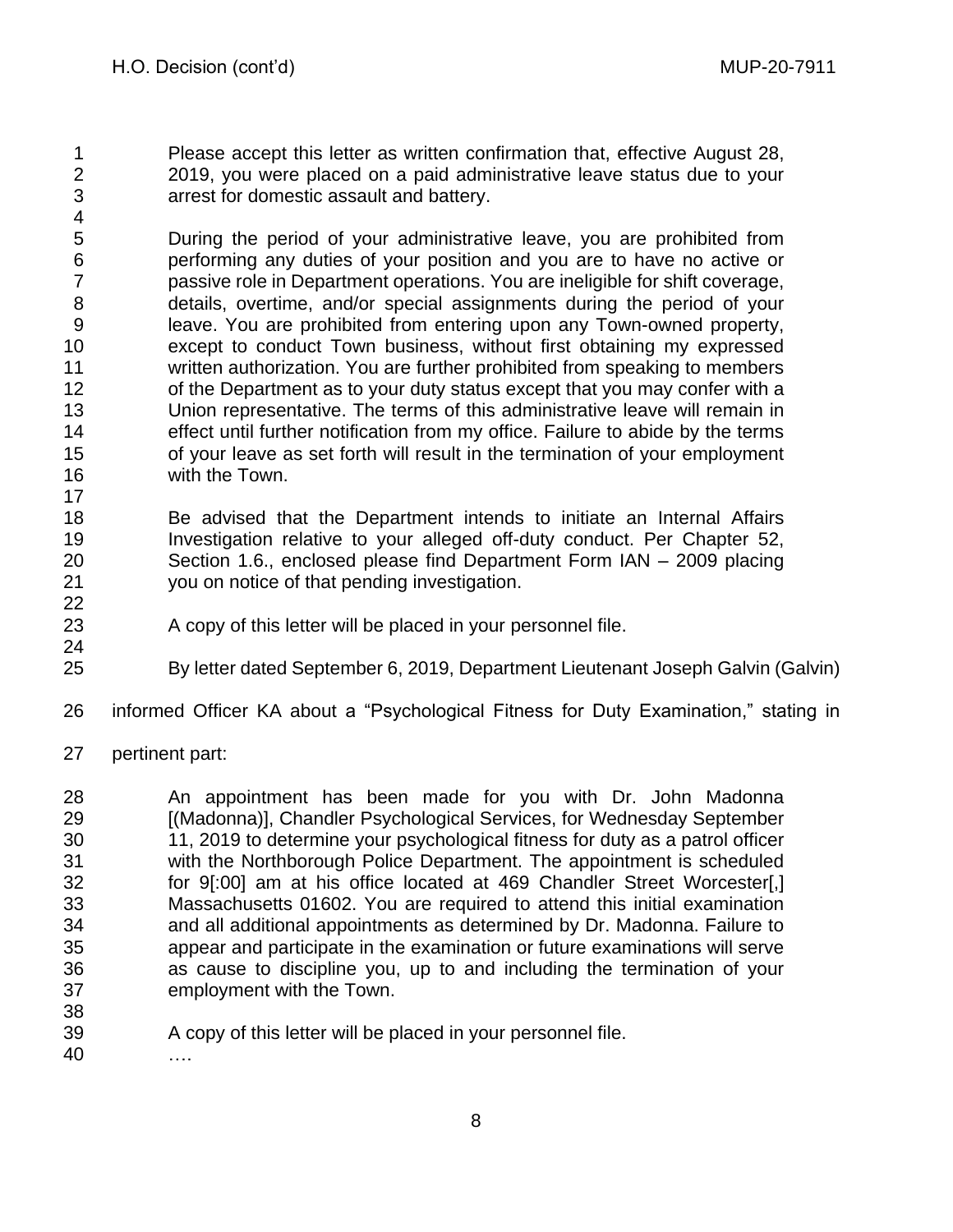# **The Union's Demand to Bargain**

 By email on September 10, 2019, the Union notified the Town of its demand to bargain over Lieutenant Galvin's September 6, 2019 order that Officer KA appear at a psychological fitness for duty evaluation on September 11, 2019. By that same email, the Union also "insist[ed]" that the Town postpone Officer KA's evaluation order, and attached a letter dated September 10, 2019, which specified the Union's demands. The Union's September 10, 2019 letter stated in pertinent part: 8 I am writing on behalf of my client, the Massachusetts Coalition of Police Local 165 (Patrolmen), in response to Lt. Galvin's September 6, 2019 letter to Officer [redacted] ordering him to appear at a psychological fitness for duty examination scheduled for September 11, 2019 at 9:00 a.m. under the 12 threat of discipline up to and including the termination of his employment as a Police Officer with the Town of Northborough. Specifically, the Union requests that the Northborough Police Department and/or the Town of Northborough bargain over the criteria and procedure 17 for this mandatory fitness for duty evaluation before it is undertaken, **Example 18** [emphasis in original] including but not limited to: 20 1. The selection of the evaluator, 2. The information provided to the evaluator, 3. The testing protocol, 4. What results will be generated by the evaluator and to whom they will be communicated, 5. How that information will be used [sic] procedure by which the Employer determines that an employee is for fitness for duty examination [sic.] The Commonwealth Employment Relations Board recently issued a decision in City of Newton and Newton Police Superior Officers Association, MassCOP Local 401[,] reaffirming that the criteria and procedure for fitness for duty evaluations are mandatory subjects of bargaining, and that bargaining over these subjects must occur prior to an evaluation taking place….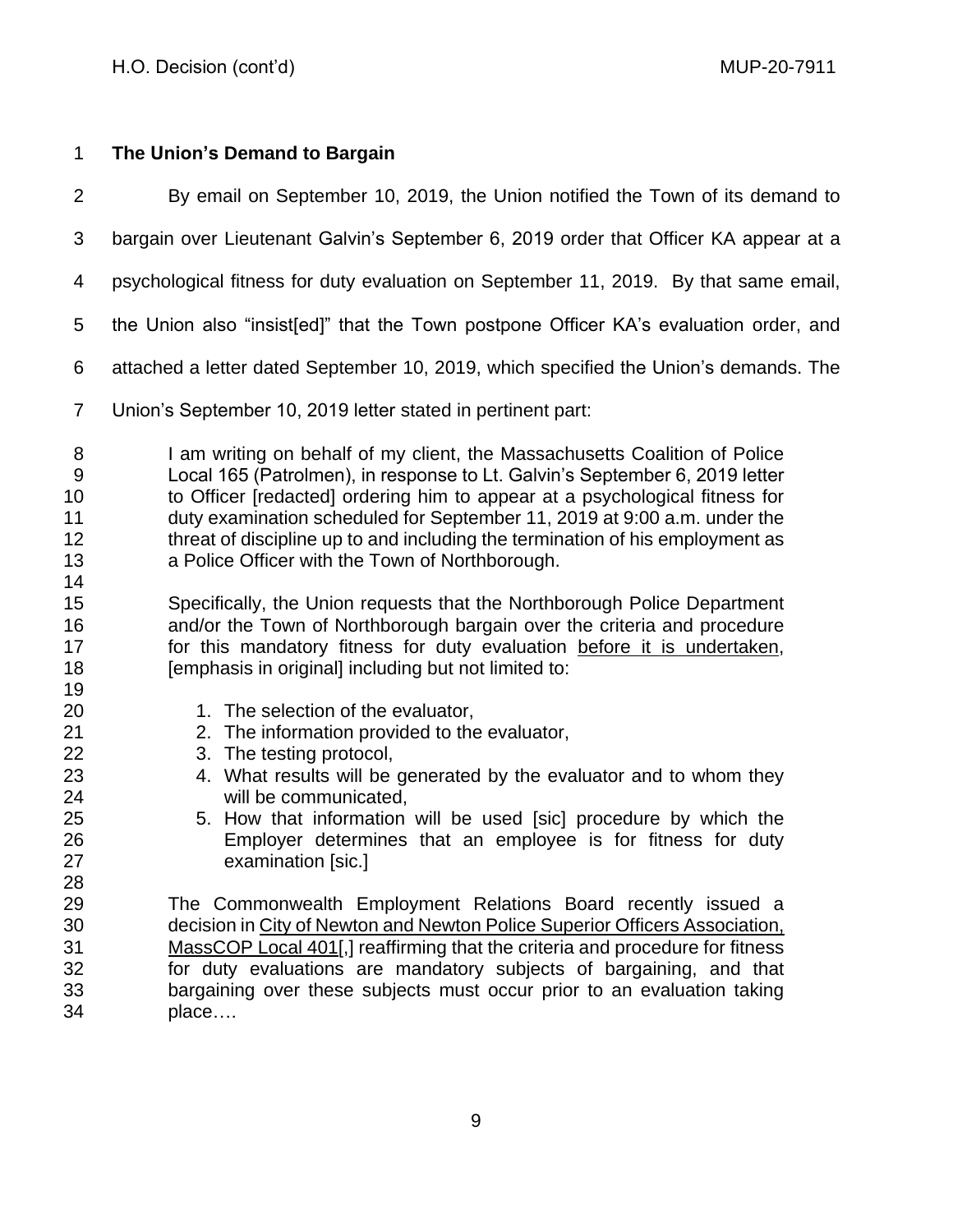Therefore, the Union respectfully insists that the Department rescind Lt. Galvin's order and postpone any psychological fitness for duty examination until such time as the parties meet and bargain over these issues to resolution or impasse.

- ….
- By reply email on September 10, 2019, the Town informed the Union of the
- following:
- ….
- The Town expects Officer [KA] to comply with Galvin's written directive to appear before Dr. Madonna for a psychological fitness for [duty evaluation] as previously scheduled. The Town has previously ordered other members of the Union, including Officer [KA] on one prior occasion, to attend fitness exams, without objection from the Union or a demand to bargain. The  $[{\rm sic}]^2$ ... in this case is untimely and the Union has waived its rights to demand bargaining given its prior inaction when other officers have been ordered to attend to [sic] an examination.
- 

# **The Union's Request for Information**

- By email on September 11, 2019, the Union informed the Town of the following:
- The Union disagrees with the Town's contention that a mutually known and accepted past practice exists between the parties. It is worth noting that, here, the Department made no effort to notify the Union of Lt. Galvin's order. The Town's refusal to bargain as the Union requested is a violation of G.L. c. 150E, and the Union is prepared to enforce its rights in the appropriate forum. Moreover, the Union will continue to investigate whether any other action is appropriate.
- If the Town believes that it has ordered bargaining unit members to submit to fitness for duty evaluations under similar circumstances in the past, please provide any and all documents related to those orders.
- Finally, as we discussed on the phone yesterday, since Officer [KA] has been ordered to submit to questions by the Town under the threat of

Email text not legible.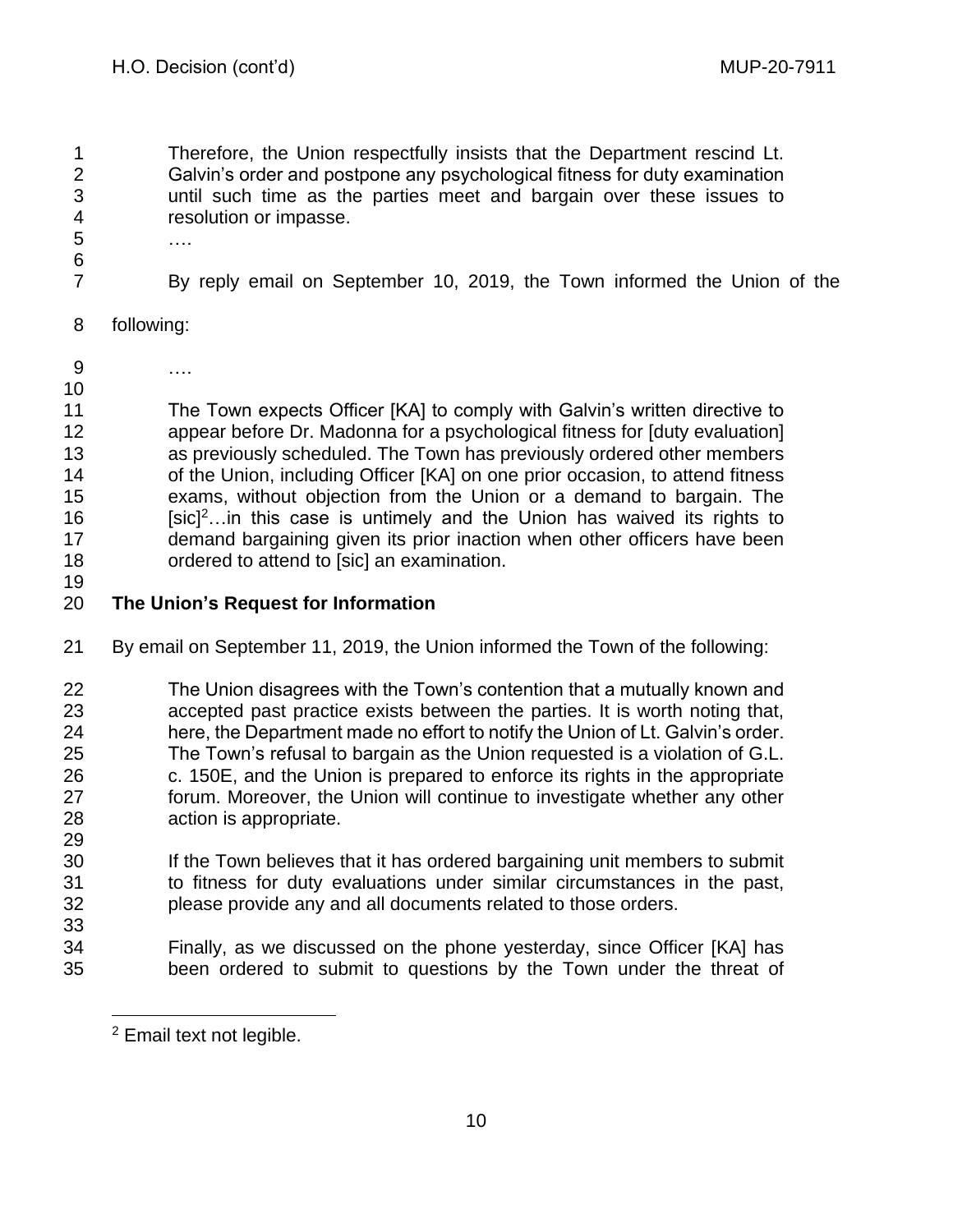**1** termination, he [sic]<sup>3</sup>... rights against self-incrimination including but not 2 limited to his rights under the 5th Amendment of the [United States] Constitution and is invoking his rights under Article 12 of the Massachusetts Constitution where appropriate.

- By reply email on September 11, 2019, the Town informed the Union that it had
- "asked Chief Lyver to prepare the responsive documents and we will send them to you
- pursuant to our obligations under G.L. c. 150E." By that email, the Town also stated that:

**I** am aware of at least one prior instance where the Department ordered the same officer to attend a fitness for duty exam following an incident at his residence with his wife where his wife called the station during or shortly 11 after a verbal argument where the officer punched his hand through a wall and broke his hand. I believe that incident happened in 2017.

- 
- 14 I will be in touch with the documents.

# **The 2010 and 2017 Evaluations**

- At some point on or after March 5, 2020, the Town provided the Union with two
- letters. The first letter was dated March 24, 2010, from then-Department Chief Mark K.
- 19 Leahy (Leahy) who notified<sup>4</sup> Officer "TK" of the following:
- I am writing in regards to your sick leave, which you have been on since February 19, 2010. On March 19, 2010 we received a note form your physician indicating that you were cleared to return to full duty effective March 21, 2010.
- Prior to your return to active duty, I am requesting that you undergo an Independent Medical Evaluation (IME). Please be advised that we have scheduled you for an IME with Dr. [redacted] at 8:00 am [emphasis in original,] on Thursday, March 25, 2010 at Chandler Psychological Services, which is located at [redacted], Worcester, MA 01602. Please note that the Town will pay for the IME.
- 

<sup>&</sup>lt;sup>3</sup> Email text not legible.

Leahy copied "Town Administrator" and "Town Counsel" on that letter.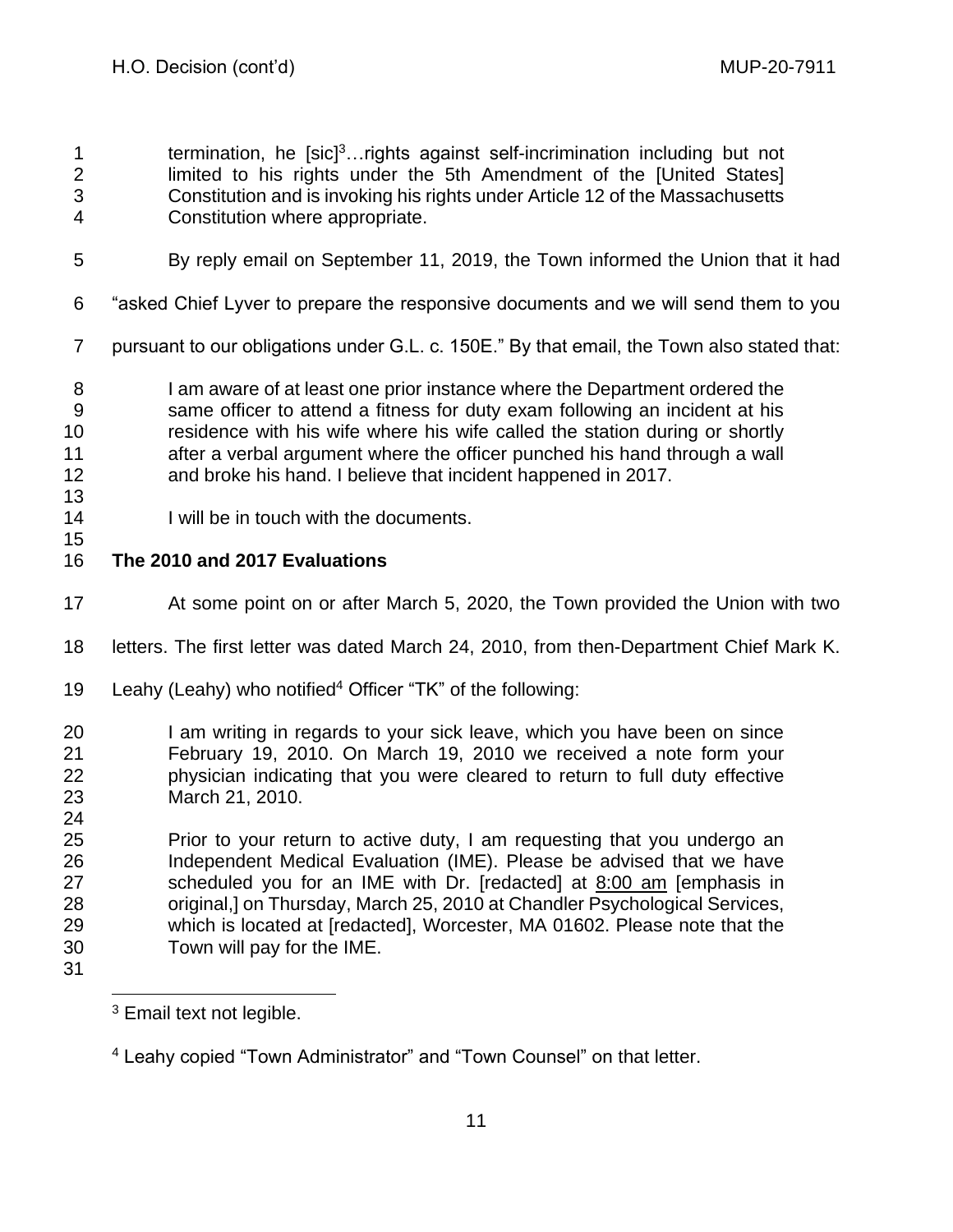- Effective March 24, 2010, you are being placed on [a]dministrative leave pending the outcome of your IME.
- The second letter was dated April 14, 2017, from Chief Lyver who notified Dr.
- Madonna about the reasons for his request of a fitness for duty evaluation for Officer KA:
- As requested, I am providing you with a summary of the circumstances that 7 lead to my requesting a fitness-for-duty assessment of... [redacted].
- On Sunday, April 9, 2017 at 2:00 a.m., we received a call from [redacted] wife of [redacted] requesting to speak with someone here regarding her husband['s] behavior. The on-duty patrol supervisor responded to the [redacted] home. He interviewed both [redacted] and [redacted] separately. 13 [Redacted] stated that she was sick of her husband's behavior and didn't know what else to do. During the interview with [redacted] she told the supervisor that she believed he ([redacted]) may suffer from depression. She also stated that [redacted] told her that he was sad and felt like hurting himself, although she did not think he would hurt himself.
- During his interview with [redacted], the supervisor asked how he had felt 20  $\mu$  yesterday (Saturday, April 8<sup>th</sup>). [Redacted] stated he felt strange when he woke up, that he felt very anxious and that he had come to the conclusion 22 that he hated himself. When asked by the supervisor if he felt like hurting or killing himself[,] he said that he did not want to hurt himself and denied telling his wife he was sad and felt like hurting himself.
- At some point in the ongoing argument [redacted] punched a wall in the 27 house. As a result[.] he sustained a fracture to his right hand and is out of work for six to eight weeks. I am also aware that [redacted] has also been under a great deal of stress this past year due to substantial financial issues. The supervisor did note that both [redacted] and [redacted] had been drinking. He stated that [redacted] appeared moderately intoxicated and that [redacted] had also been drinking but did not appear intoxicated.
- When I met with [redacted] after this incident, I made it clear that he was not in danger of disciplinary action, that my concern was for his wellbeing and health but his comments to the supervisor and those of his wife, coupled with the additional stressors of his financial issues warranted this assessment….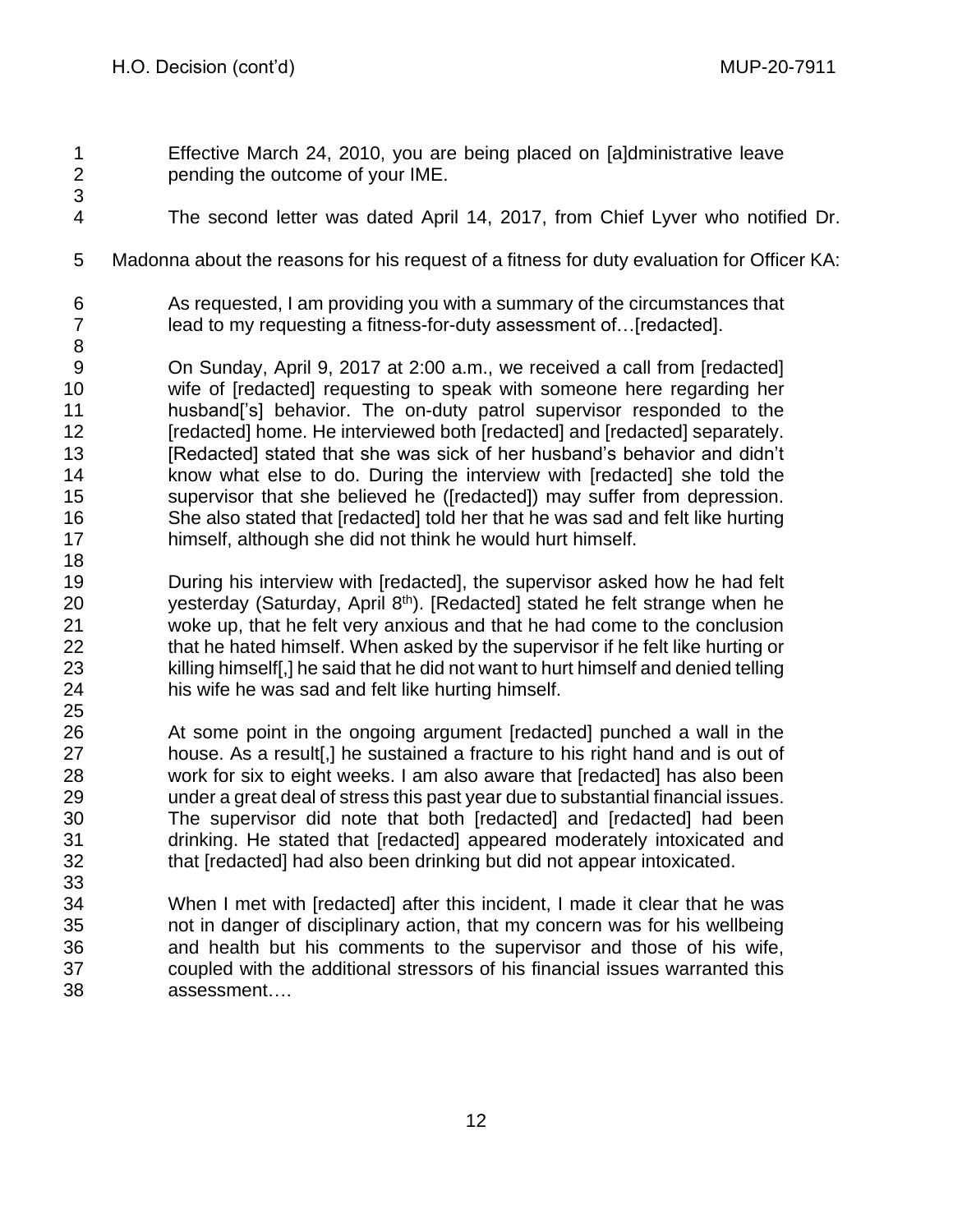#### **DECISION**

 Section 6 of the Law requires public employers to negotiate in good faith with respect to wages, hours, standards of productivity and performance, and any other terms and conditions of employment. The statutory obligation to bargain includes the duty to give the exclusive collective bargaining representative notice and an opportunity to bargain to resolution or impasse before changing an existing condition of employment or implementing a new condition of employment involving a mandatory subject of bargaining. Commonwealth of Massachusetts v. Labor Relations Commission, [404](http://socialaw.gvpi.net/sll/lpext.dll/sll/sjcapp/sjcapp-0385137#sjcapp-404-32-mass-46--32-124)  [Mass. 124,](http://socialaw.gvpi.net/sll/lpext.dll/sll/sjcapp/sjcapp-0385137#sjcapp-404-32-mass-46--32-124) 127 (1989); School Committee of Newton v. Labor Relations Commission, [388 Mass. 557](http://socialaw.gvpi.net/sll/lpext.dll/sll/sjcapp/sjcapp-0547911#sjcapp-388-32-mass-46--32-557) (1983). The duty to bargain extends to both conditions of employment that are established through a past practice as well as conditions of employment that are established through a collective bargaining agreement. Spencer-East Brookfield Regional School District, 44 MLC 96, 97, MUP-15-4847 (Dec. 5, 2017) (citing Town of Wilmington, 9 MLC 1694, 1699, MUP-4688 (March 18, 1983)).

# **Unilateral Change**

 To establish a unilateral change violation, the charging party must show that: (1) the employer altered an existing practice or instituted a new one; (2) the change affected a mandatory subject of bargaining; and (3) the employer established the change without 18 prior notice and an opportunity to bargain. City of Boston, 20 MLC 1545, 1552, SUP-3460 (May 13, 1994).

 Here, there is no dispute that the Town's decision ordering Officer KA to attend to a fitness for duty evaluation on September 6, 2019 was a mandatory subject of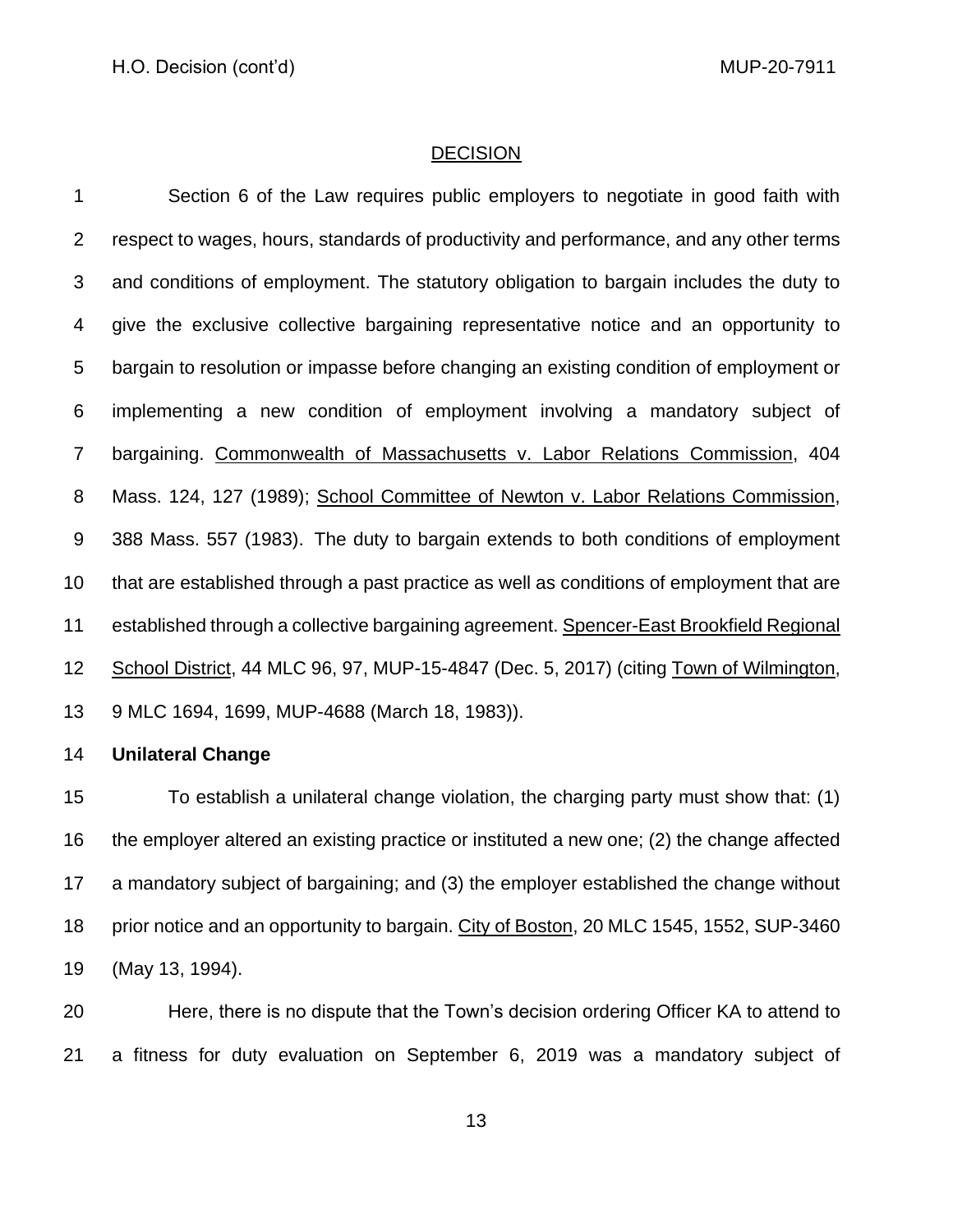#### H.O. Decision (cont'd) and the context of the context of the MUP-20-7911

 bargaining. The parties also stipulated that the Town did not provide the Union with prior notice and an opportunity to bargain to resolution or impasse when it made that decision. However, the Town disputes whether it altered an existing practice or instituted a new one by requiring Officer KA to attend the evaluation on September 6, 2019. It argues that it has utilized such evaluations for over ten years when officers take certain leaves of absence or are involved in certain off-duty incidents. Specifically, the Town points to the 2010 independent medical evaluation for Officer TK and the 2017 fitness for duty evaluation for Officer KA, contending that the September 6, 2019 requirement for Officer KA to attend a fitness for duty evaluation was consistent with its established practice. While the Town concedes that fitness for duty evaluations are "uncommon" and occur "infrequently," it asserts that it has consistently applied this practice in response to incidents that raise concerns about an officer's fitness for duty.

 Conversely, the Union argues that the Town implemented a new practice when it required Officer KA to undergo a fitness for duty examination in September of 2019 because the two prior examinations for Officer TK and Officer KA were not mandatory and did not involve disciplinary action. Specifically, the Union points to the Town's letters on March 24, 2010 and April 14, 2017, in which Chief Leahy and Chief Lyver both stated, respectively, that they were "requesting" officer participation to undergo an evaluation. It also points to the March 24, 2010 letter, which concerned Officer TK's sick leave, and the April 14, 2017 letter, which stated that Officer KA "was not in danger of disciplinary action." Based on these facts, the Union asserts that Officer KA's 2019 evaluation was a new or, in the alternative, an altered practice because it was mandatory and involved the threat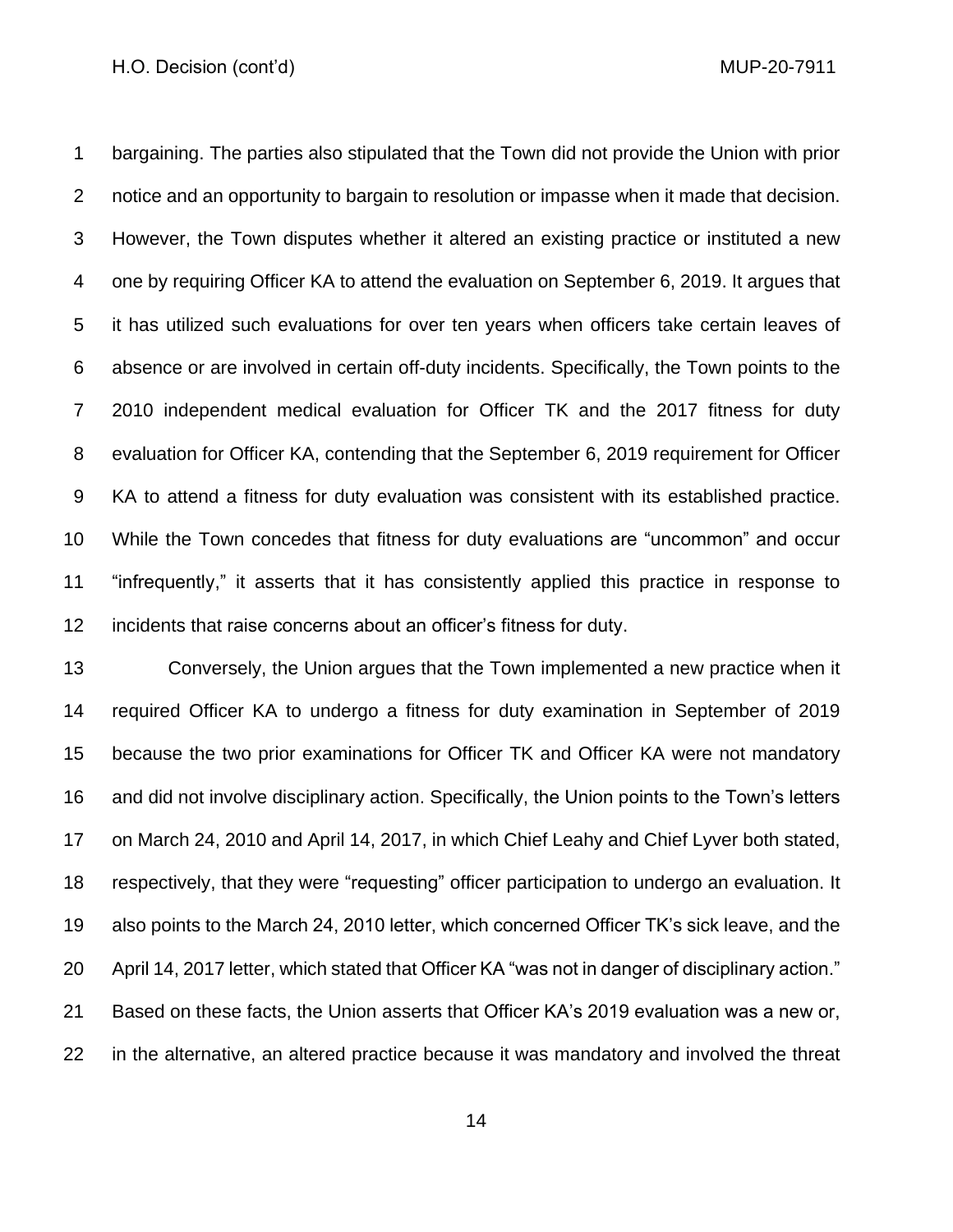of discipline.

 To determine whether a binding past practice exists, the Commonwealth Employment Relations Bord (CERB) analyzes a combination of factors to determine whether an alleged practice has occurred with regularity over a sufficient period of time 5 so that it is reasonable to expect that the practice will continue. City of Boston, MUP-13- 3371, MUP-14-3466, MUP-14-3504 (Nov. 7, 2014) (citing Swansea Water District, 28 MLC 244, 245, MUP-2436 and MUP-2456 (Jan. 23, 2002); Commonwealth of Massachusetts, 23 MLC 171, 172, SUP-3586 (Jan. 30, 1997)). The record shows that the Town has utilized fitness for duty evaluations and/or independent medical evaluations since 2010 to respond to incidents that raise concerns about an officer's fitness for duty. Although, such examinations have not occurred on a regular basis, each time the Town was concerned about an officer's well-being (e.g., in 2010 and 2017), it requested an evaluation for that officer as a prerequisite to their return to work.

 Based on this evidence, I find that the Town consistently requested officer evaluations, even though this practice occurred sporadically and infrequently. See, e.g., City of Boston 2014 (citing Commonwealth of Massachusetts, 23 MLC at 172; City of Everett, 8 MLC 1036, 1038 MUP-3807 (June 4, 1981), aff'd 8 MLC 1393 (Oct. 21, 1981) (a condition of employment may exist despite sporadic or infrequent activity where a consistent practice that applies to rare circumstances is followed each time that the circumstances preceding the practice recurs). However, I also find that the Union never knew about these requests prior to September 6, 2019. First, the parties' CBAs and MOA are silent on the issues of fitness for duty and independent medical evaluations. Second,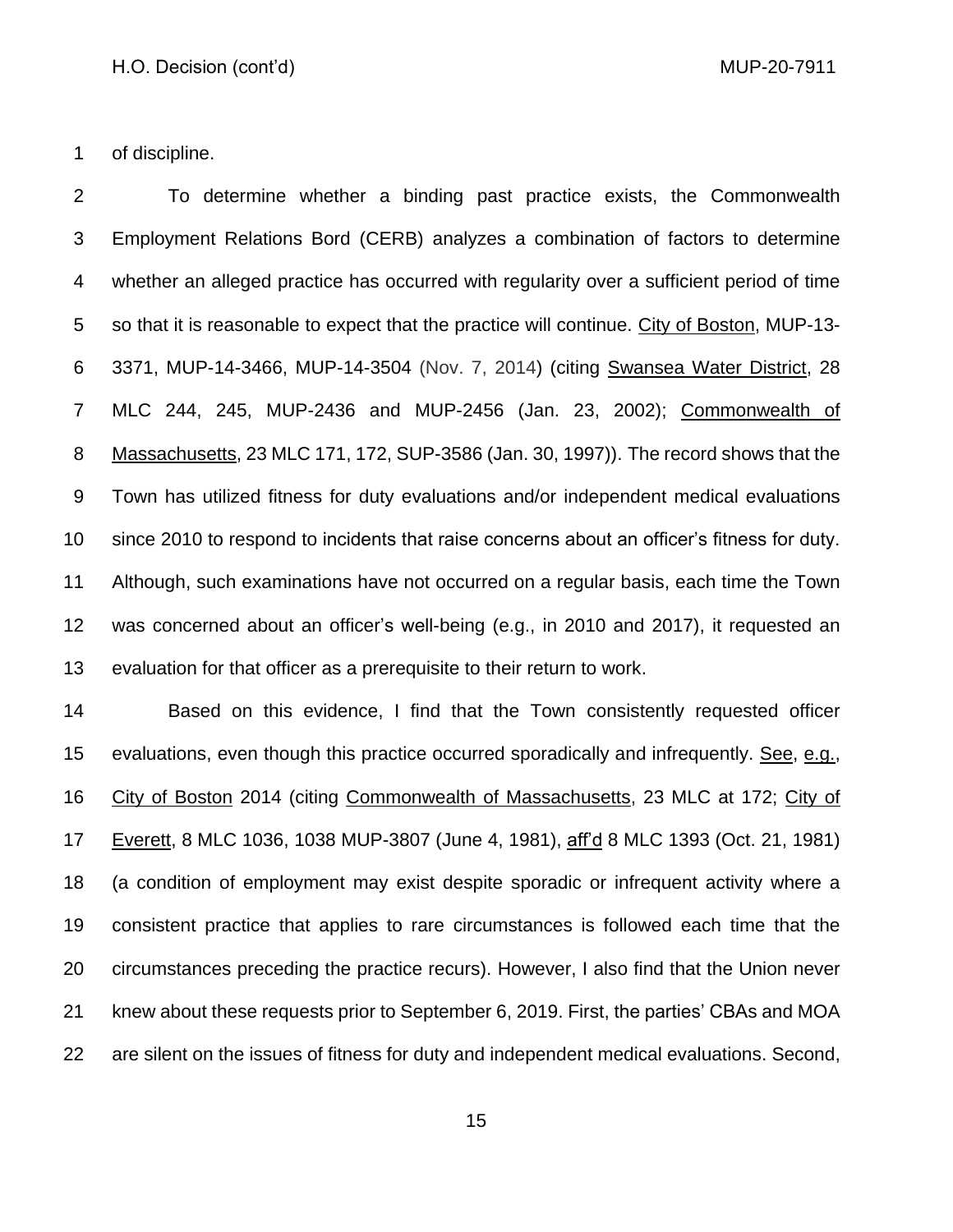#### H.O. Decision (cont'd) and the context of the context of the MUP-20-7911

 the Town never copied the Union on its March 24, 2010 and April 14, 2017 letters, and never notified the Union that it had requested evaluations for Officers TK and KA. Third, the parties stipulated that neither Officer TK nor Officer KA served in a Union 4 representative capacity at any relevant time between 2010 and 2017. See, City of Boston, 5 at (Nov. 7, 2014); Commonwealth of Massachusetts, 30 MLC at 64 (CERB will not find a binding past practice where it is neither known nor accepted by both parties). Based on this evidence, I find that there was no binding practice of requesting officer evaluations because the Union neither knew about it nor accepted it.

## **Wavier by Inaction**

 In the alternative, the Town raises the affirmative defense of waiver by inaction, arguing that the Union had actual notice and knew about the existence of fitness for duty evaluations for over 11 years based on the Town's consistent application of those evaluations "in circumstances such as those involved here," where the Town was concerned about an officer's fitness for duty. It also argues that Officer KA acquiesced to his evaluation in April of 2017, and the Union neither objected to that evaluation nor demanded to bargain over it. Therefore, it contends that a finding of waiver by inaction is appropriate in this instance. Conversely, the Union argues that it never waived its rights to bargain because it never had actual notice or knowledge about the fitness for duty evaluations prior to September 6, 2019.

 The affirmative defense of waiver by inaction must be supported by evidence that the Union had actual knowledge and a reasonable opportunity to negotiate over the proposed change, but unreasonably or inexplicably failed to bargain or request to bargain.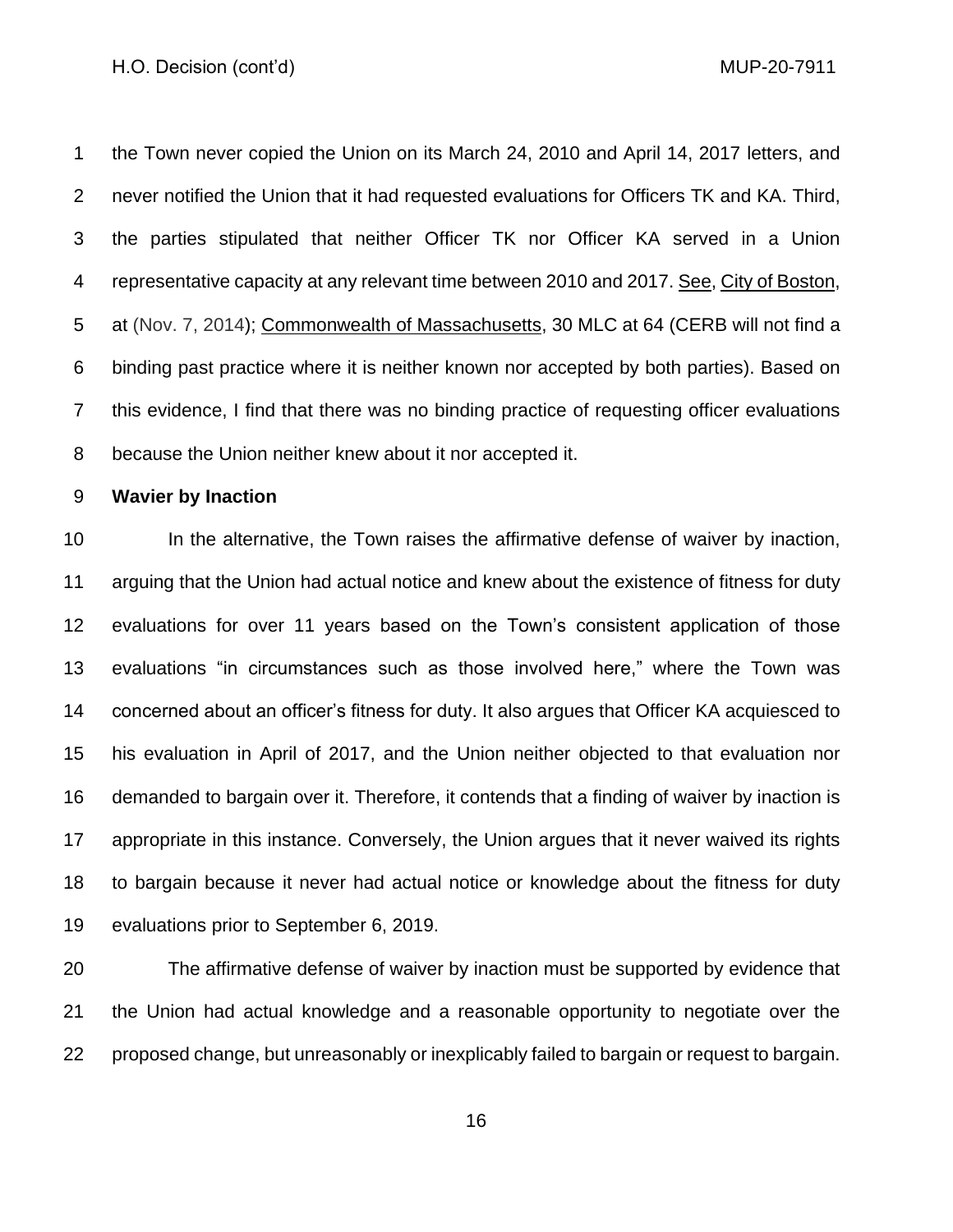City of Newton, 46 MLC 20, 23, MUP-16-5532 (Aug. 20, 2019) (citing Town of Westborough, 25 MLC 81, 89, MUP-9779 and MUP-9892 (June 30, 1997)). As demonstrated above, the Town has failed to show that the Union had actual knowledge about the existence of fitness for duty evaluations prior to September of 2019. Although the Town had requested evaluations for Officer TK and Officer KA in March of 2010 and April of 2017, respectively, it never provided the Union with notice of those evaluations, nor did it copy the Union on the March 24, 2010 and April 14, 2017 letters. Further, there's 8 no evidence that either Officer TK or Officer KA served in a Union representative capacity in 2010 or 2017, and the parties stipulated to this fact.

 While the Town contends that the Union "clearly knew" about the fitness for duty evaluations given "the Town's long-standing and consistent practice" of utilizing them beginning in 2010, nothing in the record supports this contention. Instead, the record shows that the practice was known only to the Town, until the Union first became aware of it on September 6, 2019 and demanded to bargain four days later on September 10, 2019. Despite that demand, the Town notified the Union of its refusal to bargain by reply email on September 10, 2019. Consequently, the Town's affirmative defense that the Union waived by inaction its right to bargain over Officer KA's fitness for duty evaluation in September of 2019 must fail because the Union did not have actual knowledge or a reasonable opportunity to bargain over the practice of requiring such evaluations. See, e.g., City of Newton, 46 MLC at 23 (citing Town of Westborough, 25 MLC at 89) (no waiver by inaction where union neither had notice nor knowledge of city's practice or procedure to require fitness for duty evaluations)).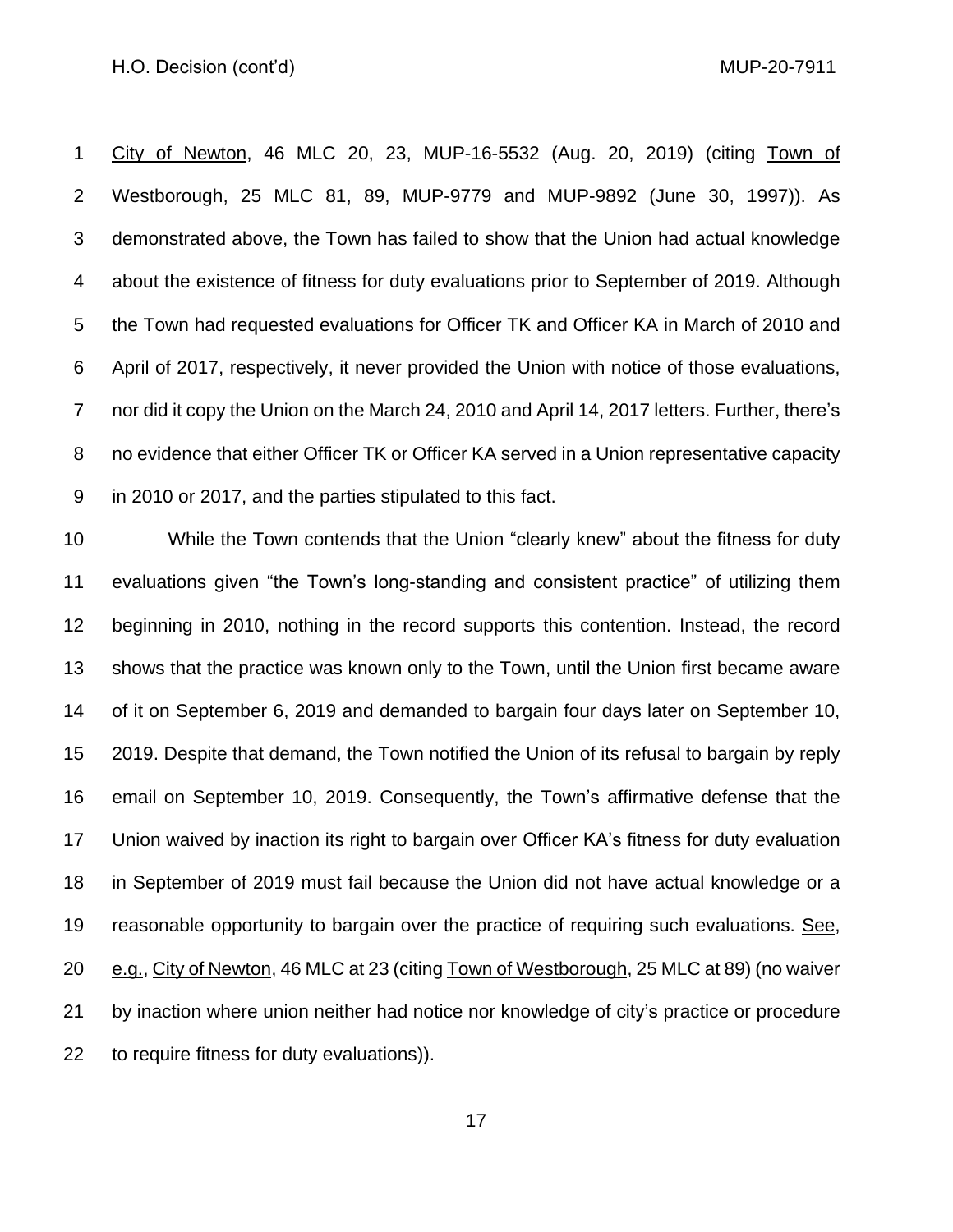## **Good Faith Bargaining**

 Under the good faith bargaining standard imposed by Section 6 of the Law, a public employer contemplating managerial actions that would affect a mandatory subject of bargaining has an affirmative duty to give timely notice of those actions to the union. City of Worcester v. Labor Relations Commission*,* 438 [Mass. 177, 180 \(2002\);](http://web2.westlaw.com/find/default.wl?serialnum=2002743177&tc=-1&rp=%2ffind%2fdefault.wl&sv=Split&rs=WLW11.07&db=578&tf=-1&findtype=Y&fn=_top&mt=56&vr=2.0&pbc=B03C5E41&ordoc=2010406967) Boston v. Boston Police Patrolmen's Ass'n, [403 Mass. 680,](http://socialaw.gvpi.net/sll/lpext.dll/sll/sjcapp/sjcapp-0464323#sjcapp-403-32-mass-46--32-680) 685 (1989). The CERB holds that the criteria and procedure for fitness for duty evaluations are mandatory subjects of bargaining. City of Newton, 46 MLC 20, 22, MUP-16-5532 (Aug. 20, 2019) (citing Massachusetts Port Authority, 36 MLC 5, UP-04-2669 (June 30, 2009), aff'd sub nom. Massachusetts Port Authority v. Commonwealth Employment Relations Board, 78 Mass. App. Ct. 1122 (2011) (unpublished ruling issued pursuant to Massachusetts Appeals Court Rule 1:28).

 Here, there is no dispute that the Town did not provide the Union with prior notice and an opportunity to bargain to resolution or impasse over the decision to require a fitness for duty evaluation for Officer KA on September 6, 2019, and the impacts of that decision on employees' terms and conditions of employment. Nor is there any dispute 17 that the Town refused to bargain with the Union over the criteria and procedure for fitness for duty evaluations on September 10, 2019. While the Town does not raise a specific waiver by contract defense, it argues that Article IV of the CBA gave it the authority to implement its decision on September 6, 2019. Even if the Town did raise such a defense, I am not persuaded that the language of Article IV, Section B of the CBA confers on the Town the contractual right to unilaterally implement criteria and procedures for fitness for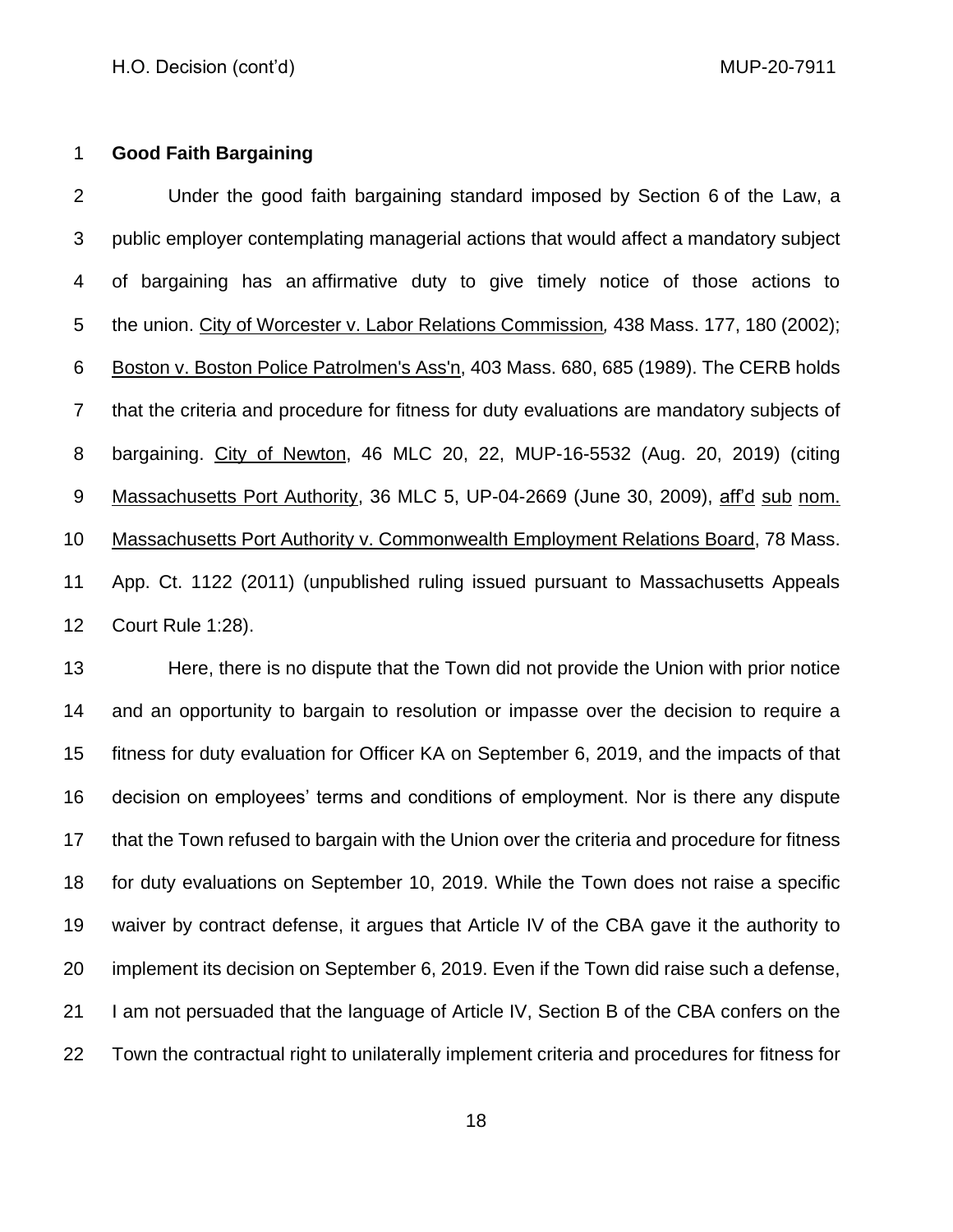duty evaluations. This is because the record is void of any evidence of the parties' bargaining history to support such a defense. See, e.g., City of Newton, 29 MLC 186, 190, MUP-2709 (April 2, 2003) (citing Massachusetts Board of Regents, 15 MLC 1265, 1269, SUP-2959 (November 18, 1988)) (where an employer raises the affirmative defense of waiver by contract, it bears the burden of demonstrating that the parties consciously considered the situation that has arisen and that the union knowingly waived its bargaining rights). This is also because the language of Article IV, Section B is too broad for me to find any contractual managerial authority that allows the Town to impose fitness for duty evaluations on bargaining unit members. Id. Moreover, the parties stipulated that the CBA "does not contain any relevant provisions regarding mandatory fitness for duty evaluations." Further, the Town failed to show how its freedom to perform public functions, including requiring fitness for duty evaluations, would have been unduly impinged by providing the Union with prior notice and an opportunity to bargain over those requirements. Contrast City of Worcester*,* [438 Mass. at](http://web2.westlaw.com/find/default.wl?serialnum=2002743177&tc=-1&rp=%2ffind%2fdefault.wl&sv=Split&rs=WLW11.07&db=578&tf=-1&findtype=Y&fn=_top&mt=56&vr=2.0&pbc=B03C5E41&ordoc=2010406967) 180 (quoting [Local 346,](http://web2.westlaw.com/find/default.wl?serialnum=1984115004&tc=-1&rp=%2ffind%2fdefault.wl&sv=Split&rs=WLW11.07&db=578&tf=-1&findtype=Y&fn=_top&mt=56&vr=2.0&pbc=B03C5E41&ordoc=2010406967)  [International Brotherhood of Police Officers v. Labor Relations Commission](http://web2.westlaw.com/find/default.wl?serialnum=1984115004&tc=-1&rp=%2ffind%2fdefault.wl&sv=Split&rs=WLW11.07&db=578&tf=-1&findtype=Y&fn=_top&mt=56&vr=2.0&pbc=B03C5E41&ordoc=2010406967)*,* 391 Mass. [429, 437 \(1984\)](http://web2.westlaw.com/find/default.wl?serialnum=1984115004&tc=-1&rp=%2ffind%2fdefault.wl&sv=Split&rs=WLW11.07&db=578&tf=-1&findtype=Y&fn=_top&mt=56&vr=2.0&pbc=B03C5E41&ordoc=2010406967) (where a negotiation requirement would "unduly impinge on a public employer's freedom to perform its public functions," Section 6 of the Law does not mandate bargaining over a decision directly affecting the employment relationship). For all these reasons, I find that the Town failed to bargain in good faith with the Union over the criteria and procedures for imposing fitness for duty evaluations in September of 2019. Compare City of Newton, 46 MLC at 22 (while town had managerial right to decide to employ only physically and psychologically healthy persons, town still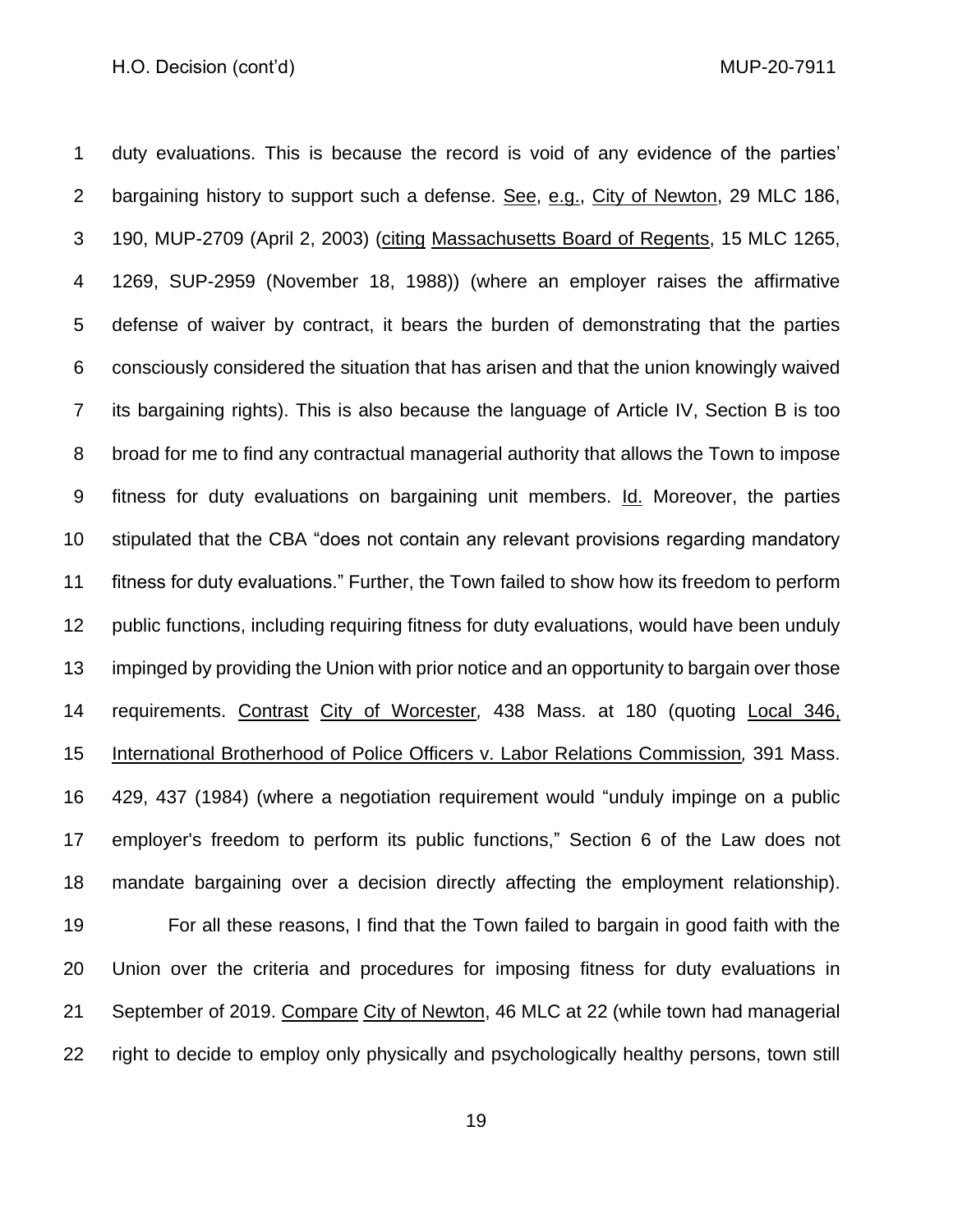obligated to bargain over the means and impacts of implementing such a decision).

#### **Duty to Provide Information**

 If a public employer possesses information that is relevant and reasonably necessary to an employee organization in the performance of its duties as the exclusive collective bargaining representative, the employer is generally obligated to provide the information upon request of the employee organization. City of Boston, 35 MLC 95, 100, MUP-04-4050 (Dec. 10, 2008) (citing Board or Higher Education, 29 MLC 169, 170, SUP- 4612 (March 6, 2003); Higher Education Coordinating Council (HECC), 23 MLC 266, 268, SUP-4142 (June 6, 1997)). An employee organization's right to receive relevant and reasonably necessary information is derived from the statutory obligation of parties to engage in good faith collective bargaining. City of Boston, 35 MLC at 100 (citing Sheriff's Office of Middlesex County, 30 MLC 91, 96 (2003); Boston School Committee, 24 MLC 8, 11, MUP-1410 and MUP-1412 (Aug. 26, 1997)).

 Here, there is no dispute that the information requested by the Union on September 11, 2019, was relevant and reasonably necessary for the Union to perform its exclusive bargaining duties relative to Officer KA's potential discipline. Nor is there any dispute that the Union also needed that information to evaluate the merits of potential grievances, and to determine whether a practice existed for requiring fitness for duty evaluations. The Town acknowledged the Union's request for information by reply email on September 11, 2019, stating that it had "asked Chief Lyver to prepare the responsive documents" and that it would "send them to [the Union] pursuant to [the Town's] obligations under G.L. c. 150E."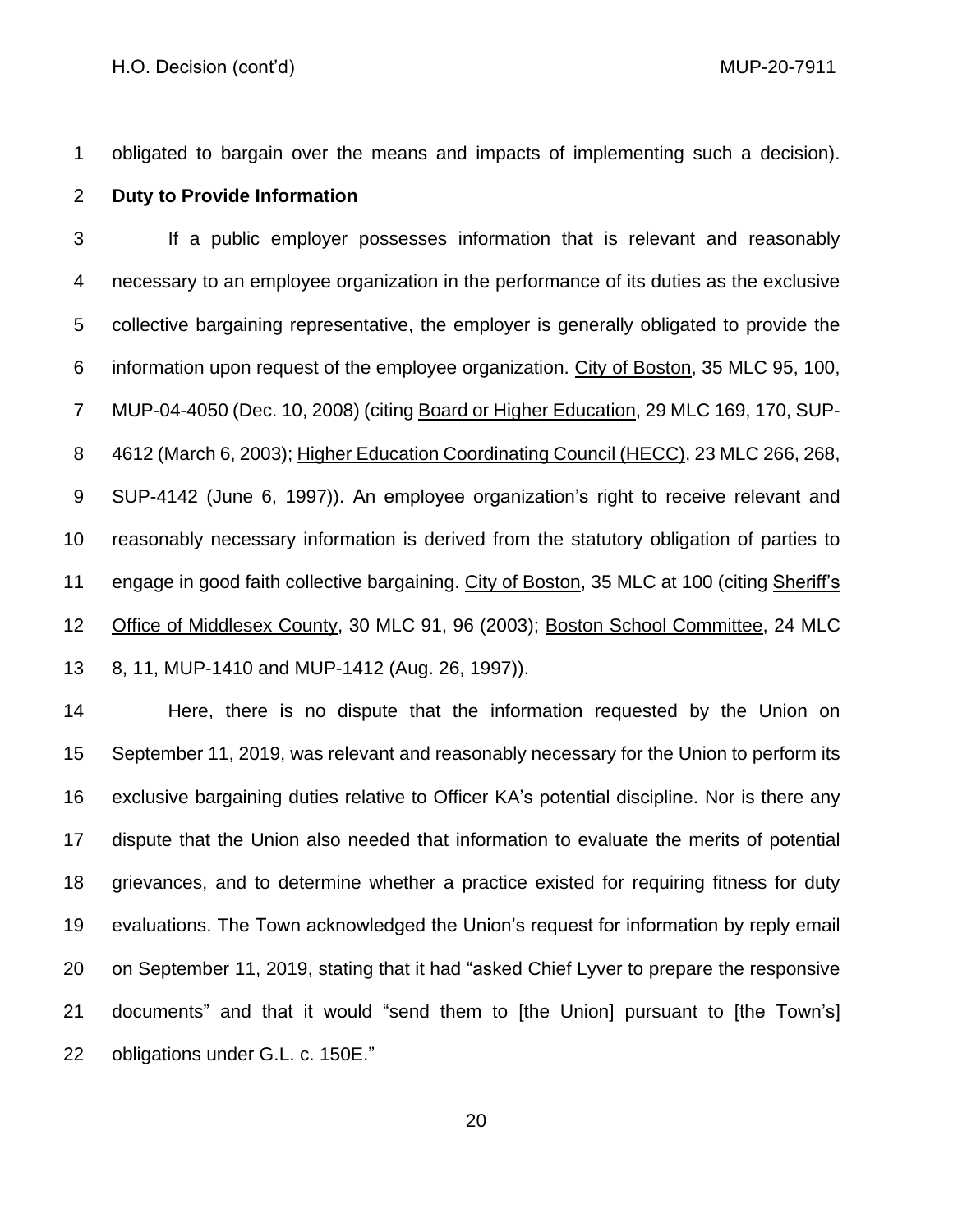Nonetheless, the Town argues that it was ultimately not obligated to provide the Union with the requested information because it "reasonably believed" that the Union had withdrawn its request for that information pursuant to the October 2019 settlement agreement for Officer KA. Specifically, the Town asserts that it believed that the agreement represented a "final settlement of the issues raised in these proceedings," and, based on this belief, understood that the Union had withdrawn its request. It also asserts that the Union never renewed its request after finalizing the settlement, and that the Town had "since provided all documents responsive to the request." Based on these facts, the Town contends that it did not violate the Law because it did not "knowingly" refuse to provide the Union with documents that were "subject to an ongoing records request."

 Conversely, the Union argues that the Town failed to provide the requested information in a reasonable period because the Town acknowledged its request by reply email on September 11, 2019, but waited until after the Union filed its Charge on March 5, 2020 to produce the requested information. The Union also argues that its failure to renew the request after reaching the October 2019 agreement is inapposite because the Law does not require "a union to show bad faith to prevail on a claim that the employer failed to provide information." Last, it argues that there is no evidence that the October 2019 settlement agreement addressed the parties' disputes over criteria and procedure for fitness for duty evaluations or the Union's intent to withdraw the September 11, 2019 information request per that agreement.

The record shows that the Union requested the disputed information on September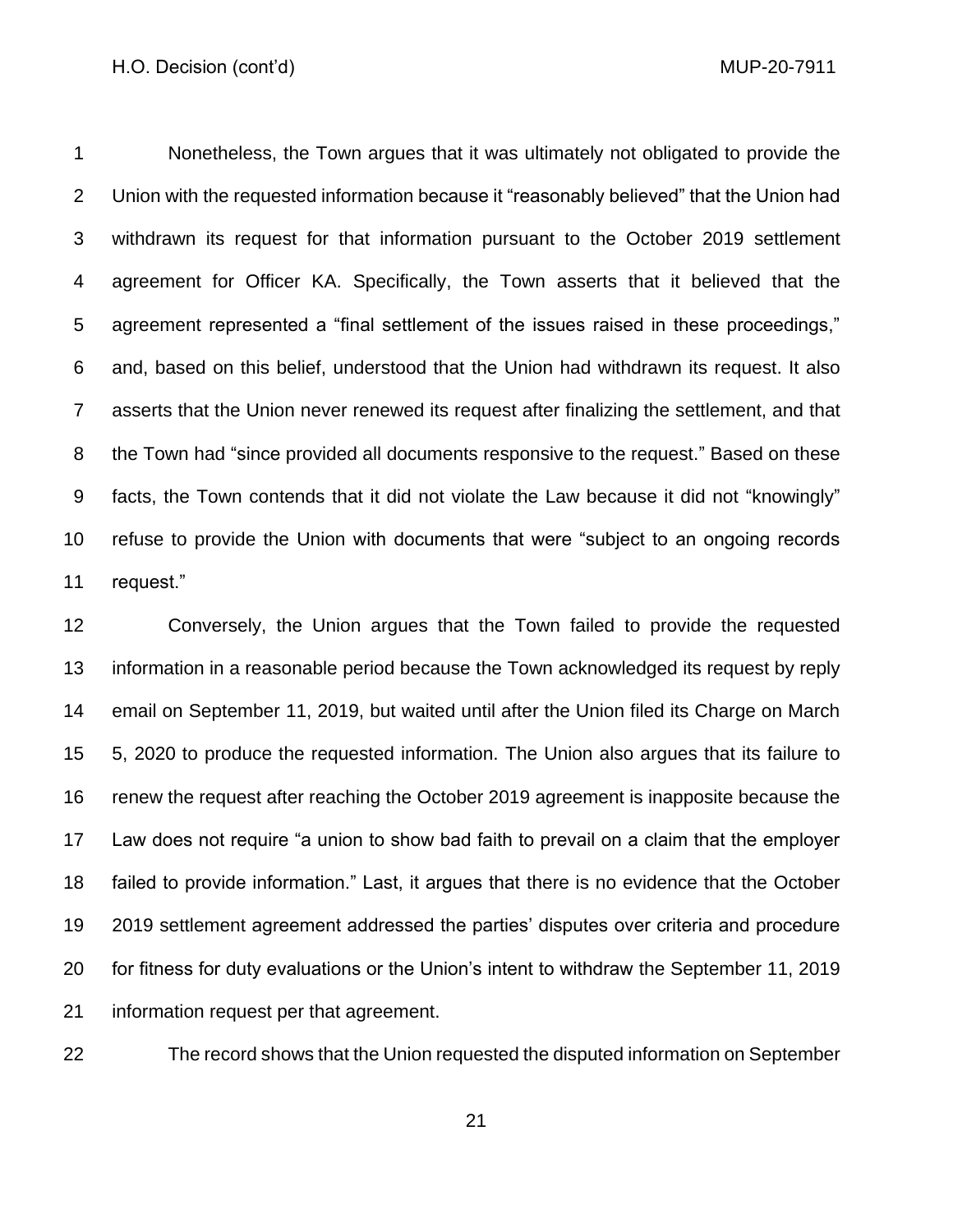11, 2019, and the Town acknowledged that request on September 11, 2019, agreeing to "prepare the responsive documents" and send them to the Union pursuant to its statutory obligation. The record also shows that the Town did not provide the requested information until after the Union filed the instant Charge on March 5, 2020, which was almost six months after the Union's initial request. Although the parties had reached a settlement agreement concerning Officer KA in October of 2019, there is no evidence that the agreement addressed either the Union's request for information or whether the Union intended to withdraw that request pursuant to the terms of that settlement. Nor is there any other evidence showing that the Union ever communicated to the Town that it was withdrawing its request for information.

 Consequently, the Town's delay in providing the requested information diminished the Union's ability to fulfill its role as the exclusive bargaining representative because the Union was unable to evaluate the merits of potential grievances and was unable to determine whether a practice existed regarding the criteria and procedures for fitness for duty evaluations. See City of Boston, 35 MLC at 101-102 (city's near two-year delay in providing requested information was unreasonable); see also Bristol County Sheriff's Office, 28 MLC 113, MUP-1820 (Oct. 10, 2001), aff'd sub nom., Sheriff of Bristol County v. Labor Relations Commission, [62 Mass. App. Ct. 665](http://sll.gvpi.net/document.php?field=jd&value=sjcapp:62_mass._app._ct._665) (2004) (information sought by union was relevant and reasonably necessary to the union's assessment about whether to file a grievance); City of Boston, 22 MLC 1698, 1707, MUP-9605 (April 26, 1996) (a union must have access to the information surrounding the disciplinary proceedings to properly fulfill its role to bargaining unit members).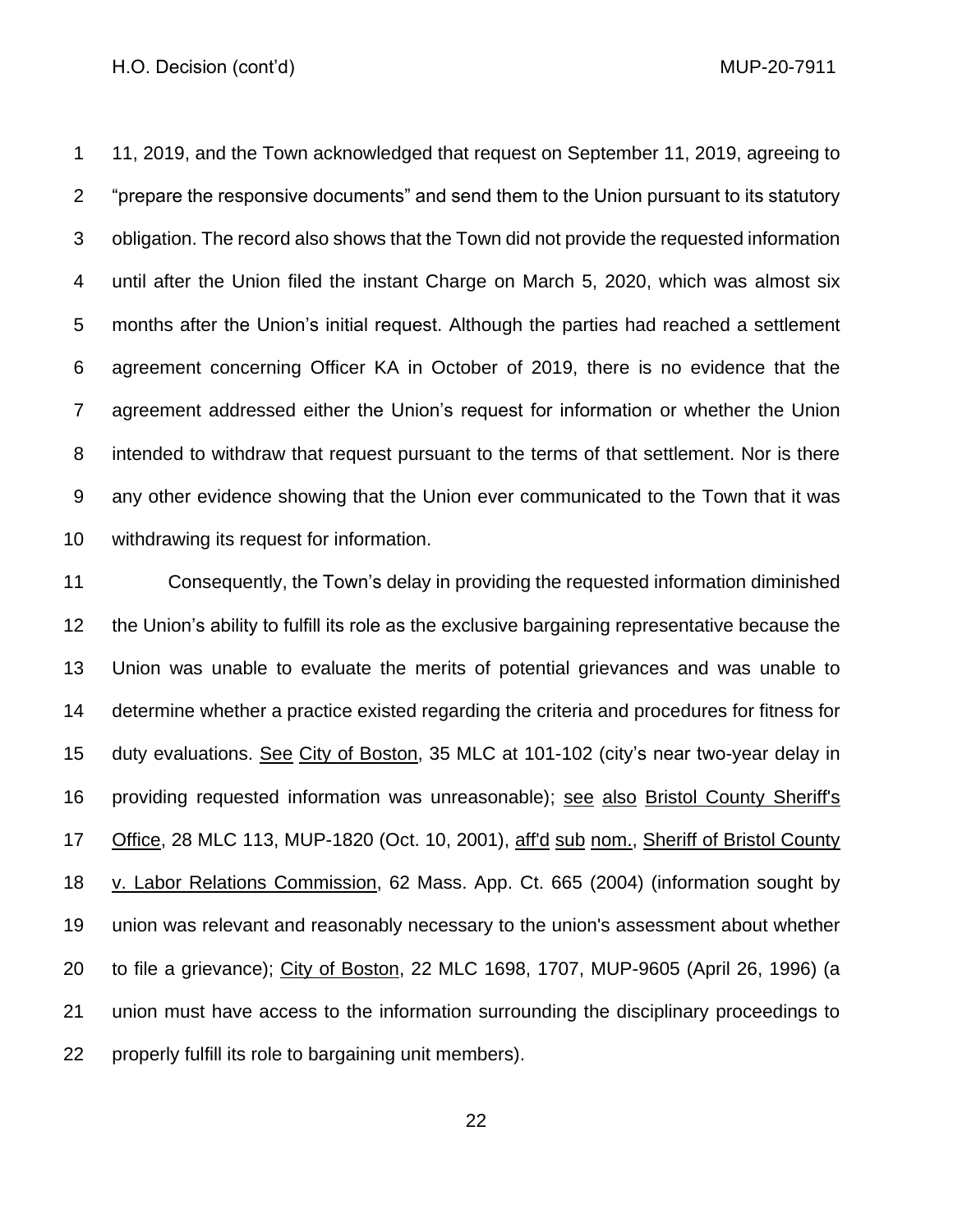Although the Town argues that it believed the Union had withdrawn the request for information based on the parties' settlement agreement in October of 2019, I find no merit to this argument because nothing in the record shows that the Union either communicated to the Town, verbally or in writing, that it was withdrawing the request; nor is there any 5 evidence that the Union actually and affirmatively withdrew that request. Compare Worcester County Jail and House of Correction, 28 MLC 189, 190, MUP-1885 (Dec. 28, 2001) (citing Board of Trustees, 8 MLC 1139, 1143, SUP-2306 (June 24, 1981) (a union need not rely on an employer's assessment that the requested information would be of no use to the union). Further, the record shows that at all relevant times since September 10, 2019, the Union expected the Town to provide the requested information but had to file the instant Charge almost six months later to force the Town to comply with the request. Board of Higher Education, 26 MLC 91, 93, SUP-4509 (Jan. 11, 2000) (citing Boston Public School Committee, 24 MLC at 11 (employer's production of information constituted an unreasonable delay because union was forced to file a prohibited practice charge to retrieve the information)). Based on this evidence, I find that the Town's approximately six-month delay in providing the requested information was unreasonable.

## 17 CONCLUSION

 In conclusion, I find that the Town violated Section 10(a)(5) and, derivatively, Section 10(a)(1) of the Law when it ordered Officer KA to participate in a fitness for duty evaluation on September 6, 2019, without providing the Union with prior notice and an opportunity to bargain to resolution or impasse over that decision and its impacts. I also find that the Town violated Section 10(a)(5) and, derivatively, Section 10(a)(1) of the Law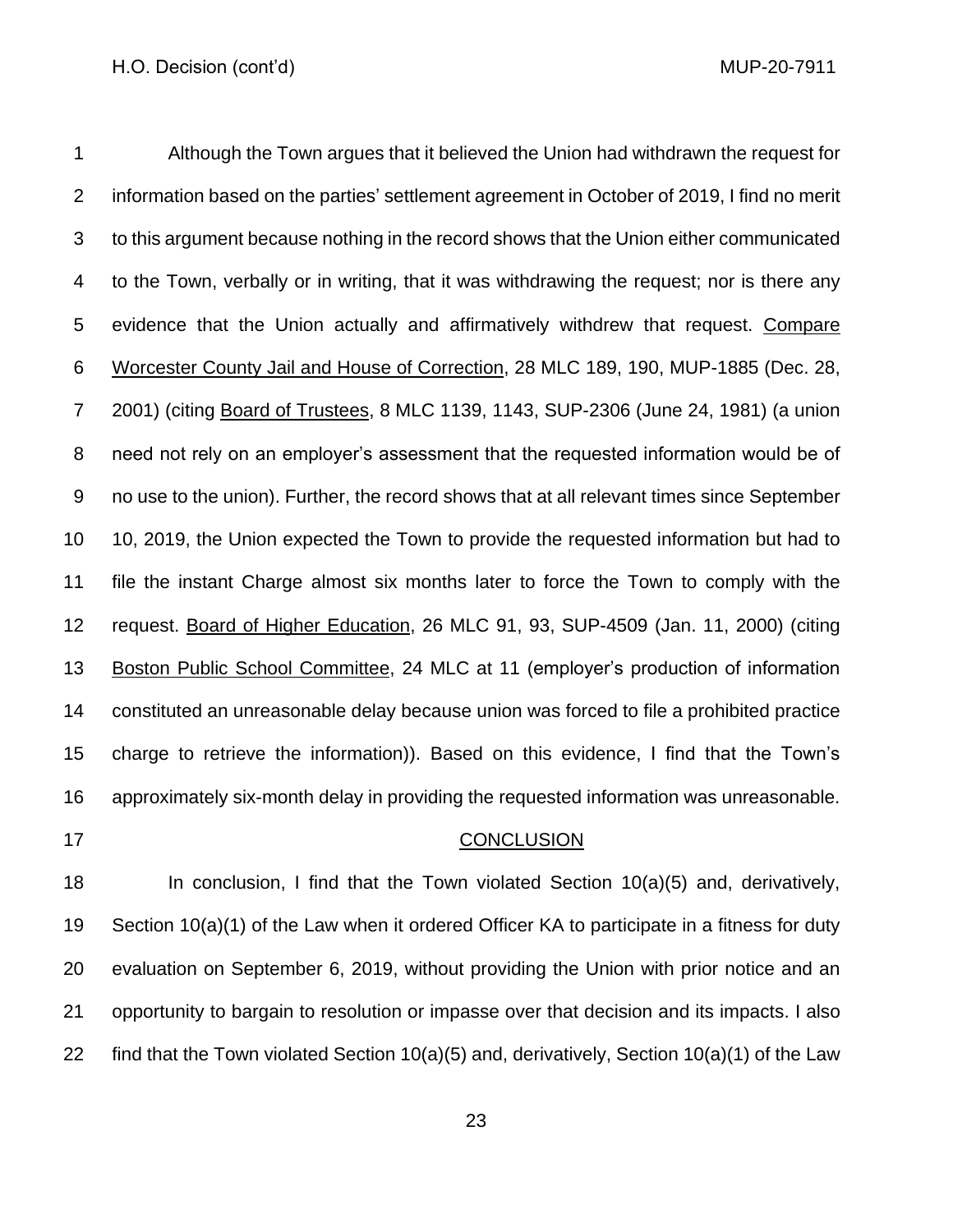when it refused to bargain with the Union over the criteria and procedures for fitness for

duty evaluations on September 10, 2019, and failed to timely provide the Union with

- relevant information that was reasonably necessary for the Union to execute its duty as
- the collective bargaining representative.

# ORDER

WHEREFORE, based on the foregoing, IT IS HEREBY ORDERED that the Town

shall:

 1. Cease and desist from: a) Ordering bargaining unit members to participate in fitness for duty evaluations without providing the Union with prior notice and an opportunity to bargain to resolution or impasse over that decision and 10 its impacts; b) Failing and refusing to bargain collectively in good faith with the Union about the criteria and procedure for imposing fitness for duty evaluations; c) Failing and refusing to bargain collectively in good faith with the Union by refusing to provide in a timely manner information that is relevant and reasonably necessary to the Union's role as exclusive bargaining representative; and d) In any like or related manner interfering with, restraining or coercing employees in the exercise of their rights guaranteed under the Law. 2. Take the following affirmative action: a) Rescind the September 6, 2019 order imposing a fitness for duty evaluation for Officer KA as a condition of employment until the Town has bargained to resolution or impasse regarding the criteria and procedure for imposing fitness for duty evaluations;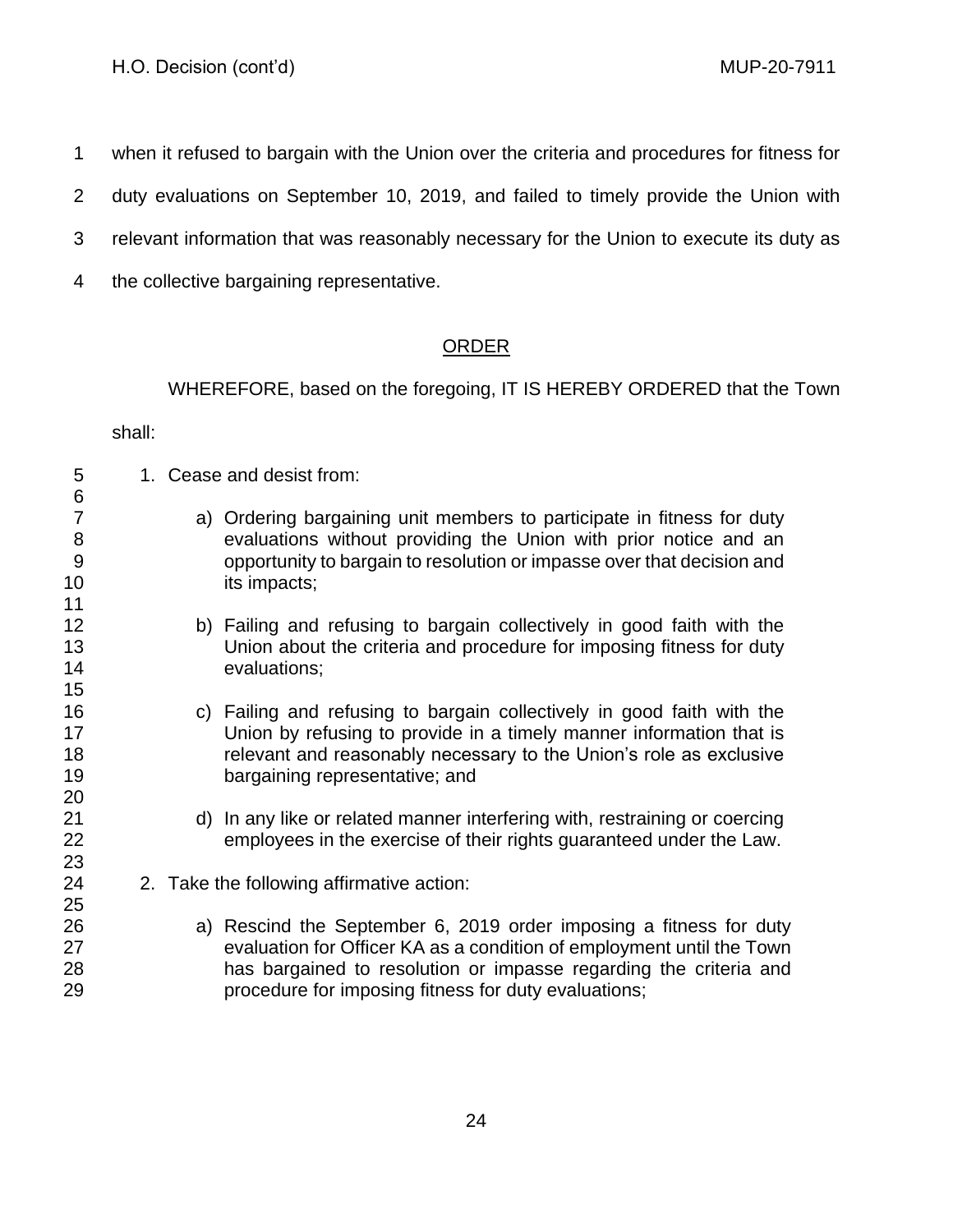b) Remove from Officer KA's personnel file any references to the September 6, 2019 order which imposed a fitness for duty evaluation as a condition of employment; c) Upon request, bargain collectively in good faith with the Union about the criteria and procedure for imposing fitness for duty evaluations; d) Provide, in a timely manner, requested information that is relevant and reasonably necessary to the Union's role as exclusive bargaining 10 representative; e) Refrain from interfering with, restraining, or coercing employees in the exercise of their rights under Section 2 of the Law; f) Post immediately, signed copies of the attached Notice to Employees **in all conspicuous places where members of the Union's bargaining**  unit usually congregate or where notices are usually posted, including electronically if the Town customarily communicates with these unit members via intranet or email, and display for a period of thirty (30) days thereafter; and g) Notify the DLR in writing of the steps taken to comply with this Order within ten (10) days of its receipt.

SO ORDERED.

COMMONWEALTH OF MASSACHUSETTS DEPARTMENT OF LABOR RELATIONS

\_\_\_\_\_\_\_\_\_\_\_\_\_\_\_\_\_\_\_\_\_\_\_\_\_\_\_\_\_\_\_\_\_\_\_

Sendrah n

KENDRAH DAVIS, ESQ. HEARING OFFICER

# APPEAL RIGHTS

The parties are advised of their right, pursuant to M.G.L. Chapter 150E, Section 11 and 456 CMR 13.19, to request a review of this decision by the Commonwealth Employment Relations Board by filing a Request for Review with the Department of Labor Relations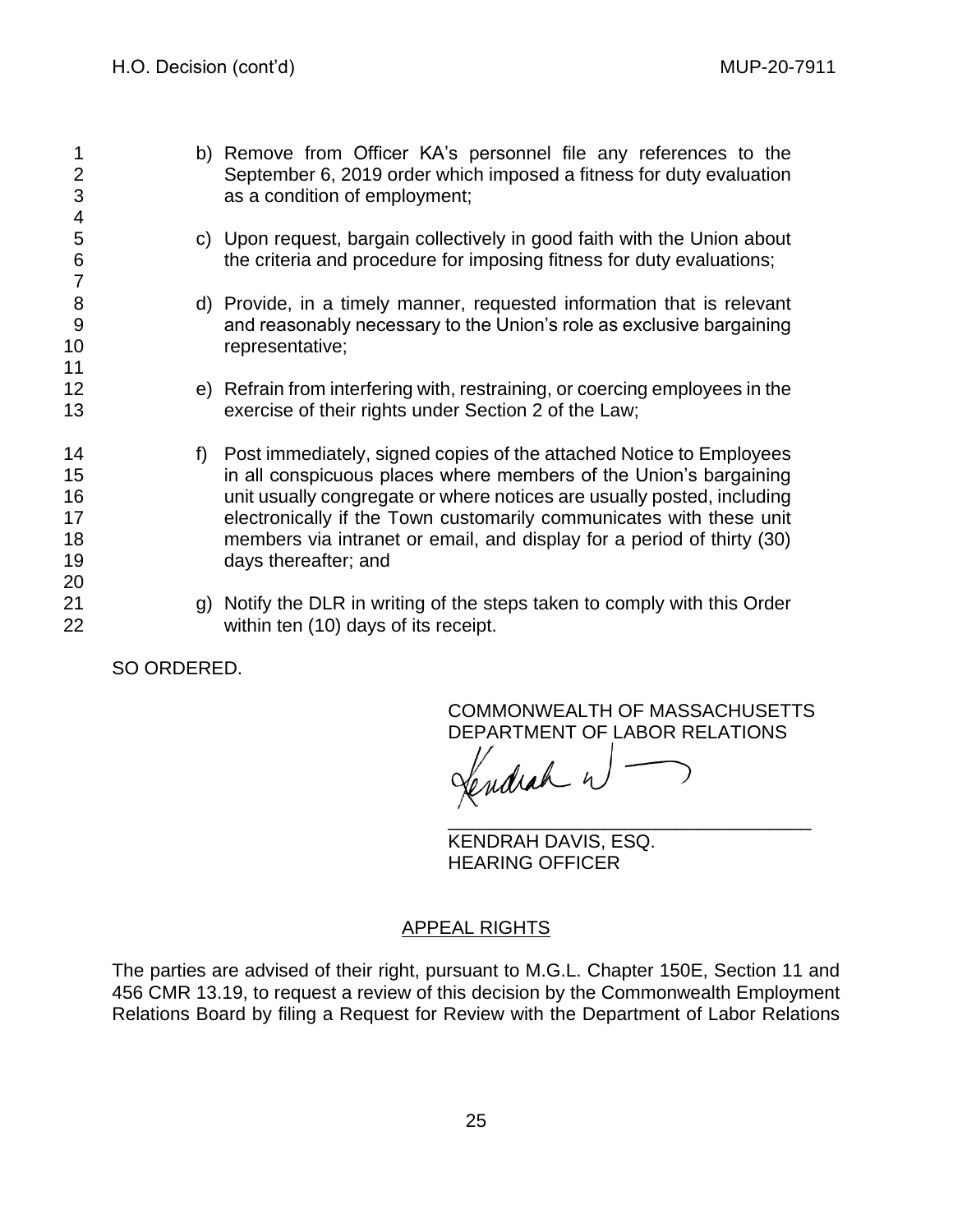within ten days after receiving notice of this decision. If a Request for Review is not filed within ten days, this decision shall become final and binding on the parties.